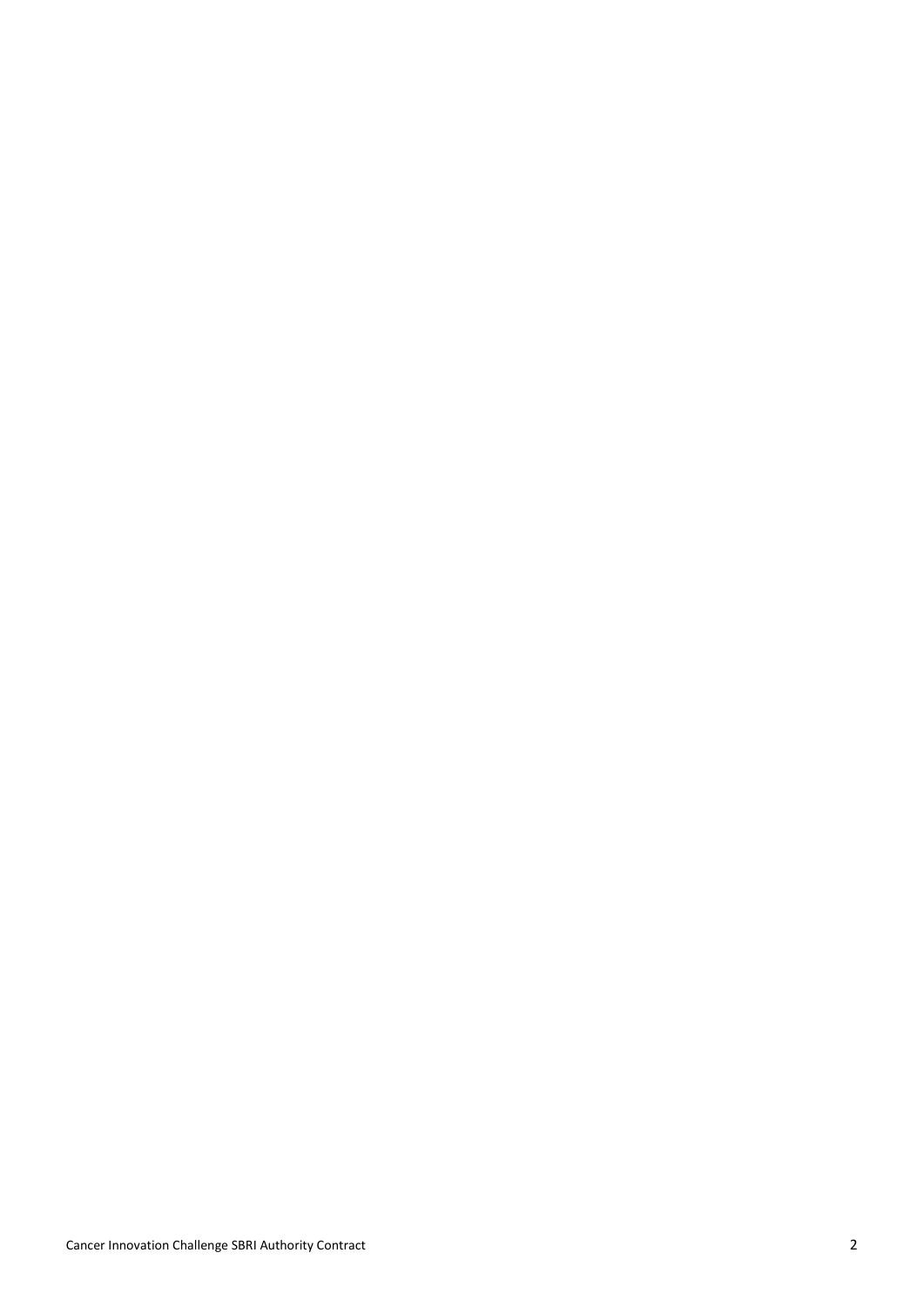**This Agreement** is made between:

- (1) **THE UNIVERSITY COURT OF THE UNIVERSITY OF EDINBURGH**, a charitable body registered in Scotland (SC005336), incorporated under the Universities (Scotland) Acts and having its main administrative offices at Old College, South Bridge, Edinburgh EH8 9YL **in its capacity as The Data Lab** (the "**Authority**"); and
- (2) **XXXXX** (Company Registration No. **XXXXXX)** having a registered office at **XXXXXXX**

The Authority and the Contractor being together called "the Parties".

## **IT IS AGREED** as follows:

- 1. The Contractor will undertake an innovation and development project entitled **XXXXXXXX** in accordance with the specification as detailed in Schedule Part 2 ("the Project") as part of a competitive research and development in phases project carried out by the Authority under the Pre-Commercial Procurement principles.
- 2. The Authority will pay the Contractor the Approved Cost as set out in Schedule Part 3 for:
	- 2.1 undertaking the Project; and
	- 2.2 in respect of any assignation of any Intellectual Property rights in the Material to the Authority made pursuant to Clauses 16 and 17 of Schedule Part 1.
- 3. No payments will be made until the approvals sought pursuant to Clause 3.3 of Schedule Part 1 are obtained unconditionally.
- 4. This Form of Agreement together with the attached Schedule Parts 1 to 5 inclusive are the documents which collectively form "the Agreement". If there is any inconsistency between Schedule Parts 2 to 5 of the Agreement and this Form of Agreement or the Terms and Conditions set out in Schedule Part 1, the provisions of this Form of Agreement and Schedule Part 1 shall prevail.
- 5. The contract effected by the signing of this Form of Agreement constitutes the whole agreement between the Parties and supersedes all prior negotiations, agreements, representations or understandings between them relating to the subject matter of this Agreement.
- 6. Each party acknowledges that, in entering into the Agreement, it does not rely on any statement, representation, assurance or warranty ("Representation") of any person (whether a party to this Agreement or not) other than as expressly set out in the Agreement. Each party agrees that the only remedies available to it arising out of or in connection with a Representation shall be for breach of contract.
- 7. Nothing in this Agreement shall limit or exclude any liability for fraud IN WITNESS WHEREOF: this Agreement consisting of this page together with the Schedule in 4 Parts is executed as follows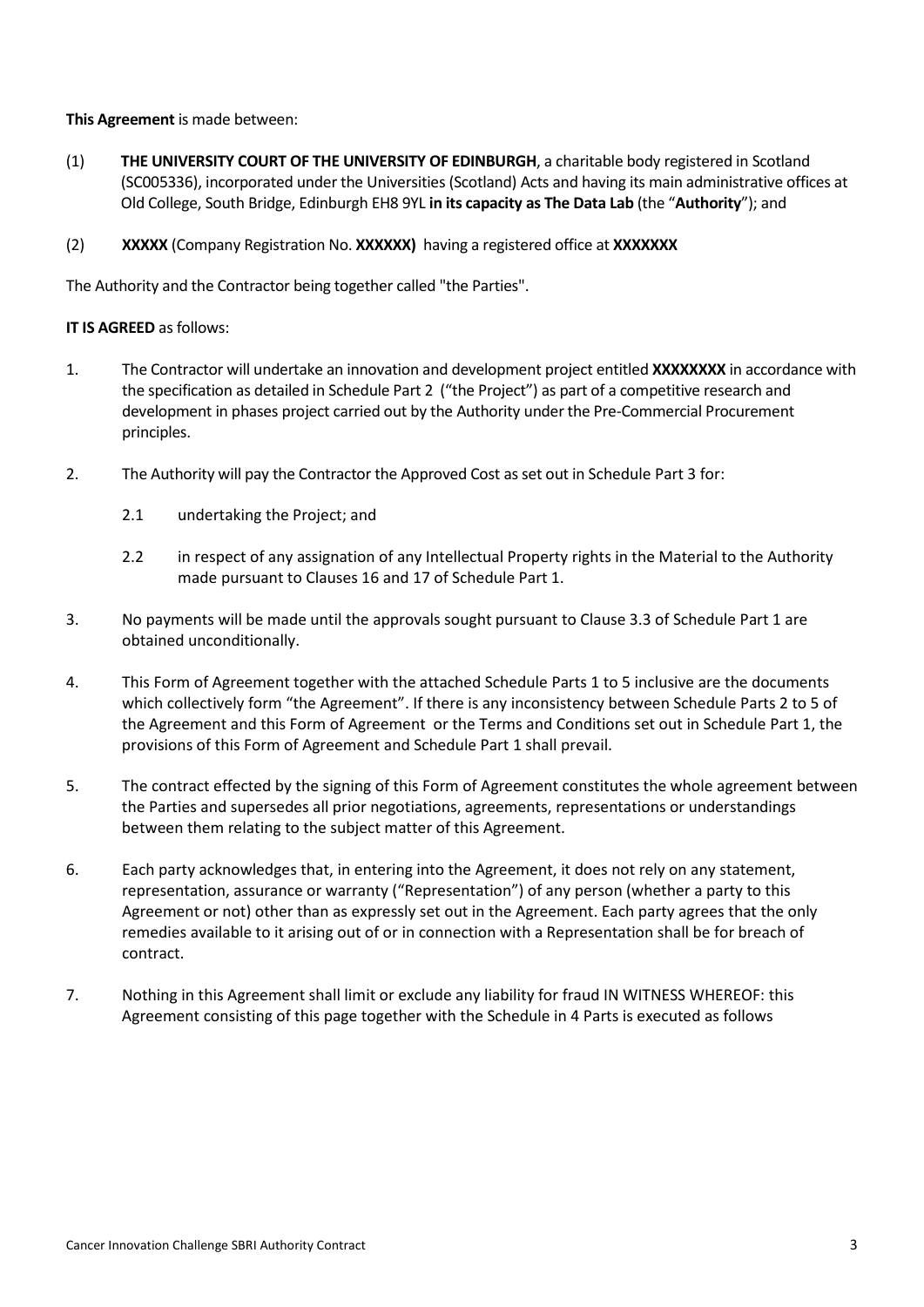| Signed by the duly authorised signatory                       |                      |  |  |
|---------------------------------------------------------------|----------------------|--|--|
| of the Authority:                                             | Signature            |  |  |
|                                                               | <b>Full Name</b>     |  |  |
|                                                               | <b>Position Held</b> |  |  |
|                                                               | Date & Place         |  |  |
| In the presence of this witness                               | Signature            |  |  |
|                                                               | <b>Full Name</b>     |  |  |
|                                                               | Address              |  |  |
| Signed by the duly authorised signatory<br>of the Contractor: |                      |  |  |
|                                                               | Signature            |  |  |
|                                                               | <b>Full Name</b>     |  |  |
|                                                               | <b>Position Held</b> |  |  |
|                                                               | Date & Place         |  |  |
| In the presence of this witness                               | Signature            |  |  |
|                                                               | <b>Full Name</b>     |  |  |
|                                                               | <b>Address</b>       |  |  |

……………………………………………………………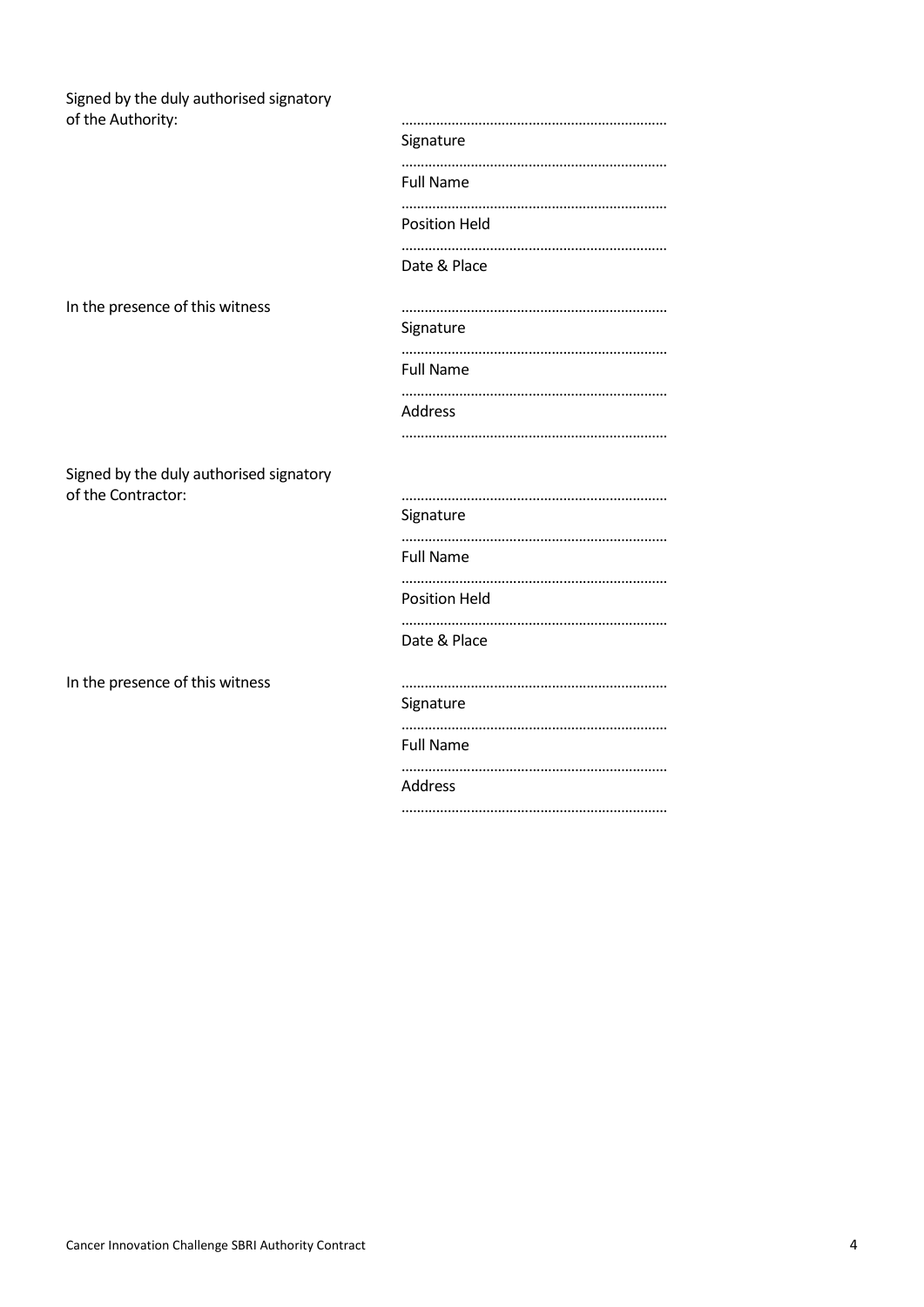This is the Schedule referred to in the foregoing Agreement between The University Court of the University of Edinburgh in its capacity as The Data Lab and **XXXXXXX**

## **SCHEDULE PART 1 TERMS AND CONDITIONS**

### **1. Definitions and Interpretation**

1.1 As used in this Agreement the following terms and expressions shall have the meaning ascribed to them below:

| "Agreement"                   | means this Agreement concluded between the Parties including the<br>Schedule of 5 Parts appended to it;                                                                                                                                                                                                                                                                                                                                                                                                                                                                                                                                                     |  |
|-------------------------------|-------------------------------------------------------------------------------------------------------------------------------------------------------------------------------------------------------------------------------------------------------------------------------------------------------------------------------------------------------------------------------------------------------------------------------------------------------------------------------------------------------------------------------------------------------------------------------------------------------------------------------------------------------------|--|
| "Approved Cost"               | means the total cost agreed between the Parties for the Project as<br>set out in Schedule Part 3;                                                                                                                                                                                                                                                                                                                                                                                                                                                                                                                                                           |  |
| "Authority's Representative"  | means a person authorised to represent the Authority in respect of<br>this Agreement;                                                                                                                                                                                                                                                                                                                                                                                                                                                                                                                                                                       |  |
| "Background IP"               | means Intellectual Property owned or controlled by either of the<br>Parties at the date of this Agreement or which shall at any time<br>thereafter become so owned or controlled otherwise than as a<br>result of the Project under this Agreement;                                                                                                                                                                                                                                                                                                                                                                                                         |  |
| "Confidential Information"    | means information that falls within the types of information<br>which has been designated as confidential by either Party or that<br>ought to be considered as confidential (however it is conveyed or<br>on whatever media it is stored) including information which<br>relates to the business, affairs, properties, assets, trading<br>practices, goods, Services, developments, trade secrets,<br>Intellectual Property rights, know-how, personnel, customers and<br>suppliers of either Party, all personal data and sensitive personal<br>data within the meaning of the Data Protection Law, the Project<br>and commercially sensitive information. |  |
| "Commencement Date"           | means the date referred to as being the commencement date as<br>set out in Schedule Part 2;                                                                                                                                                                                                                                                                                                                                                                                                                                                                                                                                                                 |  |
| "Competition"                 | The specific SBRI competition under which this contract is awarded;                                                                                                                                                                                                                                                                                                                                                                                                                                                                                                                                                                                         |  |
| "Completion Date"             | means the date as referred to as being the completion date as set<br>out in Schedule Part 2;                                                                                                                                                                                                                                                                                                                                                                                                                                                                                                                                                                |  |
| "Contractor's Representative" | means a person authorised to represent the Contractor in respect<br>of this Agreement and who shall have authority to bind the<br>Contractor in all matters under this Agreement;                                                                                                                                                                                                                                                                                                                                                                                                                                                                           |  |
| "Contractor's Staff"          | means the Contractor's Representative and all employees,<br>consultants, agents and subcontractors which the Contractor<br>engages in relation to the Project;                                                                                                                                                                                                                                                                                                                                                                                                                                                                                              |  |
| "Copyright"                   | has the meaning ascribed to it by the Copyright, Designs and<br>Patent Act 1988;                                                                                                                                                                                                                                                                                                                                                                                                                                                                                                                                                                            |  |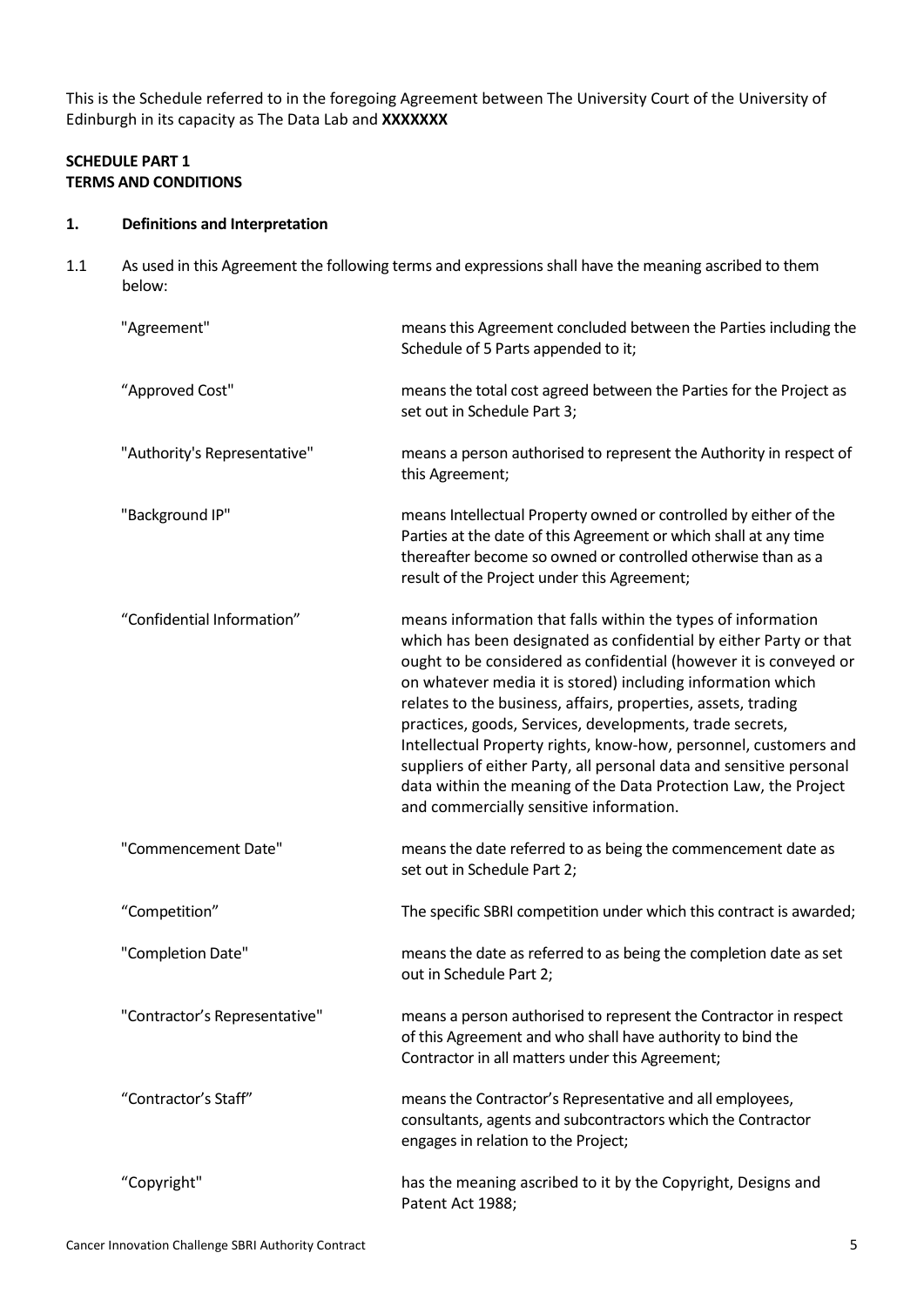| "Crown"               | means the government of the United Kingdom (including the<br>Northern Ireland Assembly and Executive Committee, the<br>Scottish Government and the National Assembly for Wales)<br>including but not limited to government ministers, government<br>departments and their agents, executive agencies and non-<br>departmental public bodies;                                                                                                                                                                                                              |
|-----------------------|-----------------------------------------------------------------------------------------------------------------------------------------------------------------------------------------------------------------------------------------------------------------------------------------------------------------------------------------------------------------------------------------------------------------------------------------------------------------------------------------------------------------------------------------------------------|
| "Data"                | means information collected and/or used for the purposes of the<br>Research, which can be processed manually, electronically or by<br>other means;                                                                                                                                                                                                                                                                                                                                                                                                        |
| "Data Protection Law" | means any Law that applies from time to time to the Processing<br>of Personal Data by either Party under this Agreement, including<br>the EU Data Protection Directive 95/46/EC, the EU Privacy &<br>Electronic Communications Directive 2002/58/EC, Regulation<br>(EU) 2016/679 (if and from the date that it comes into force in<br>the United Kingdom), all national legislation (including the Data<br>Protection Act 1998) and subordinate legislation in the United<br>Kingdom and any applicable decisions and guidance made under<br>any of them; |
| "Data Subject"        | means an individual who is the subject of any of the Disclosed<br>Data;                                                                                                                                                                                                                                                                                                                                                                                                                                                                                   |
| "Default"             | means any breach by a Party to this Agreement of its obligations<br>under this Agreement (including a fundamental breach or breach<br>of a fundamental term) or any default, act, omission, negligence<br>or statement of a Party to this Agreement or its employees,<br>agents or sub-contractors in connection with or in relation to the<br>subject matter of this Agreement and in respect of which such<br>Party is liable to the other;                                                                                                             |
| "Disclosed Data"      | means the Personal Data disclosed to the Authority by or on<br>behalf of the Contractor in connection with the Project, and in<br>this context "disclose" includes directly or indirectly giving the<br>Authority, or arranging for the Authority to have, access to<br>Personal Data in any manner and in any form or format<br>whatsoever, including by instructing the Authority to collect<br>Personal Data directly from the Data Subject (or anyone<br>authorised by the Data Subject to provide it);                                               |
| "FOISA"               | means the Freedom of Information (Scotland) Act 2002 and any<br>subordinate and/or amending, legislation made under this Act<br>from time to time together with any guidance and/or codes of<br>practice issued by the Information Commissioner in relation to<br>such legislation;                                                                                                                                                                                                                                                                       |
| "Foreground IP"       | means the Intellectual Property developed during the Project;                                                                                                                                                                                                                                                                                                                                                                                                                                                                                             |
| "Information"         | has the meaning given under section 73 of the FOISA;                                                                                                                                                                                                                                                                                                                                                                                                                                                                                                      |
| "Insolvency Event"    | means where the Contractor passes a resolution, or the court<br>makes an order that:                                                                                                                                                                                                                                                                                                                                                                                                                                                                      |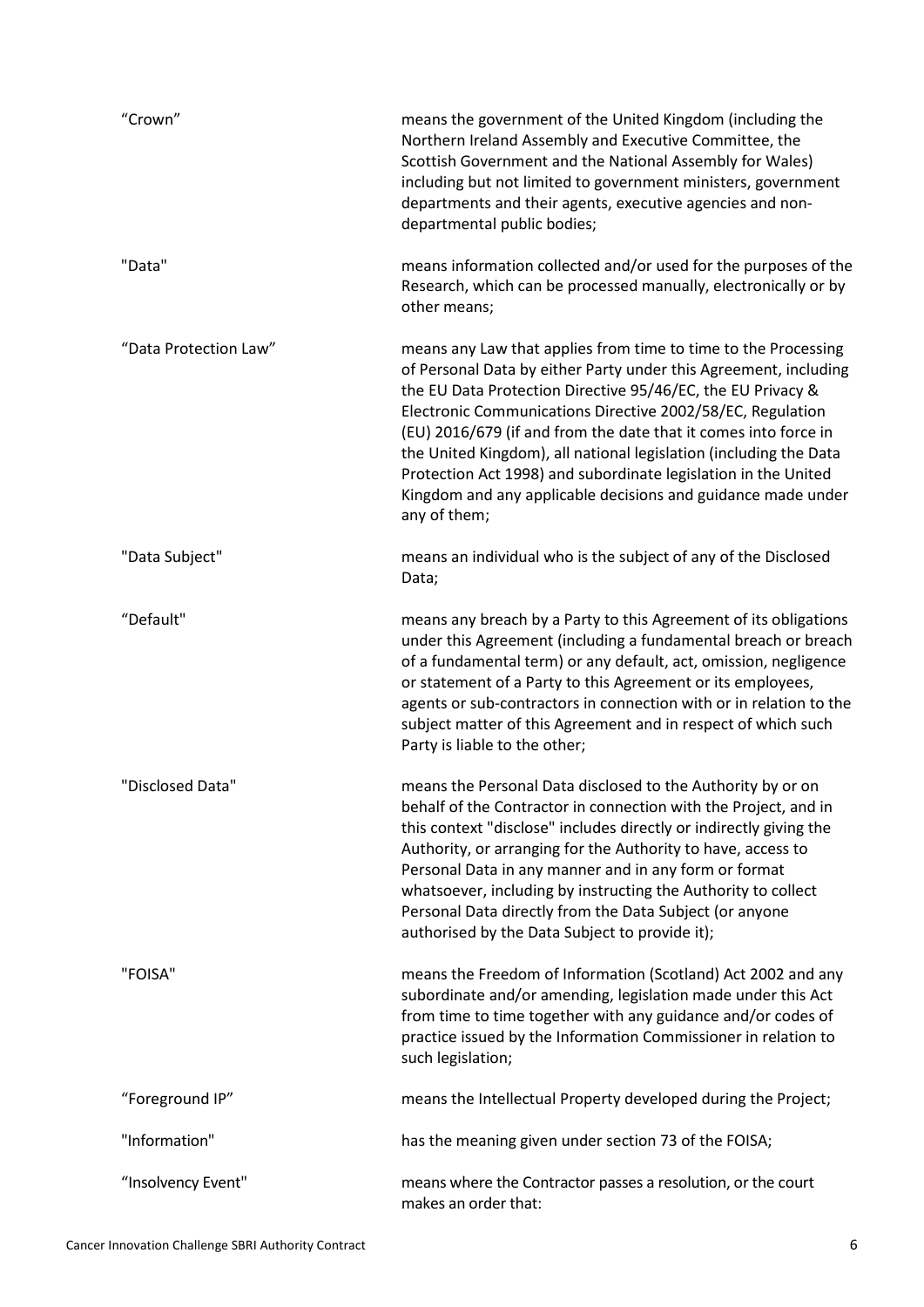|                                       | (i) the Contractor be wound up (otherwise than for the<br>purpose of a bona fide and solvent reconstruction or<br>amalgamation); or                                                                                                                                                                                                                                                                                                                                                                                                                                                                         |
|---------------------------------------|-------------------------------------------------------------------------------------------------------------------------------------------------------------------------------------------------------------------------------------------------------------------------------------------------------------------------------------------------------------------------------------------------------------------------------------------------------------------------------------------------------------------------------------------------------------------------------------------------------------|
|                                       | (ii) a receiver, manager or administrator on behalf of a<br>creditor is appointed in respect of all or part of the business<br>of the Contractor; or                                                                                                                                                                                                                                                                                                                                                                                                                                                        |
|                                       | (iii) circumstances arise which entitle a court or creditor to<br>appoint a receiver, manager or administrator or which<br>entitle the court (otherwise than for the purpose of a<br>solvent and bona fide reconstruction or amalgamation) to<br>make a winding up order; or                                                                                                                                                                                                                                                                                                                                |
|                                       | (iv) the Contractor ceases to trade or is unable to pay its<br>debts within the meaning of the Insolvency Act 1986 or any<br>similar event occurs under the law of any other jurisdiction.                                                                                                                                                                                                                                                                                                                                                                                                                  |
| "Intellectual Property (IP)"          | means patents, inventions (whether or not patentable or capable<br>of registration), trade marks, service marks, copyrights,<br>topography rights, design rights and database rights, (whether or<br>not any of them are registered or registerable and including<br>applications for registration, renewal or extension of any of<br>them), trade secrets and rights of confidence, trade or business<br>names and domain names and all rights or forms of protection of<br>a similar nature which have an equivalent effect to any of them<br>which may now or in the future exist anywhere in the world; |
| "Key Staff"                           | means the persons named in Schedule Part 4;.                                                                                                                                                                                                                                                                                                                                                                                                                                                                                                                                                                |
| "Language"                            | means the English Language unless otherwise agreed;                                                                                                                                                                                                                                                                                                                                                                                                                                                                                                                                                         |
| "Law"                                 | means any statute, directive, other legislation, law or regulation<br>in whatever form, delegated act (under any of the foregoing),<br>rule, order of any court having valid jurisdiction or other binding<br>restriction, decision or guidance in force from time to time;                                                                                                                                                                                                                                                                                                                                 |
| "Material"                            | means any report, executive summary, paper, abstract or other<br>document provided by the Contractor under Clauses 14 and 15;                                                                                                                                                                                                                                                                                                                                                                                                                                                                               |
| <b>NHS National Services Scotland</b> | means Common Services Agency, acting through NHS National<br>Services Scotland, having oits head office at Gyle Square, 1 South<br>Gyle Crescent, Edinburgh EH12 9EB;                                                                                                                                                                                                                                                                                                                                                                                                                                       |
| "Personal Data"                       | means information relating to an individual who can be identified<br>from it within the meaning of the Data Protection Law;                                                                                                                                                                                                                                                                                                                                                                                                                                                                                 |
| "Pre-Commercial Procurement"          | means the public procurement of research and development<br>services where the contracting authority or contracting entity<br>does not reserve all the results and benefits of the contract<br>exclusively for itself for use in the conduct of its own affairs, but                                                                                                                                                                                                                                                                                                                                        |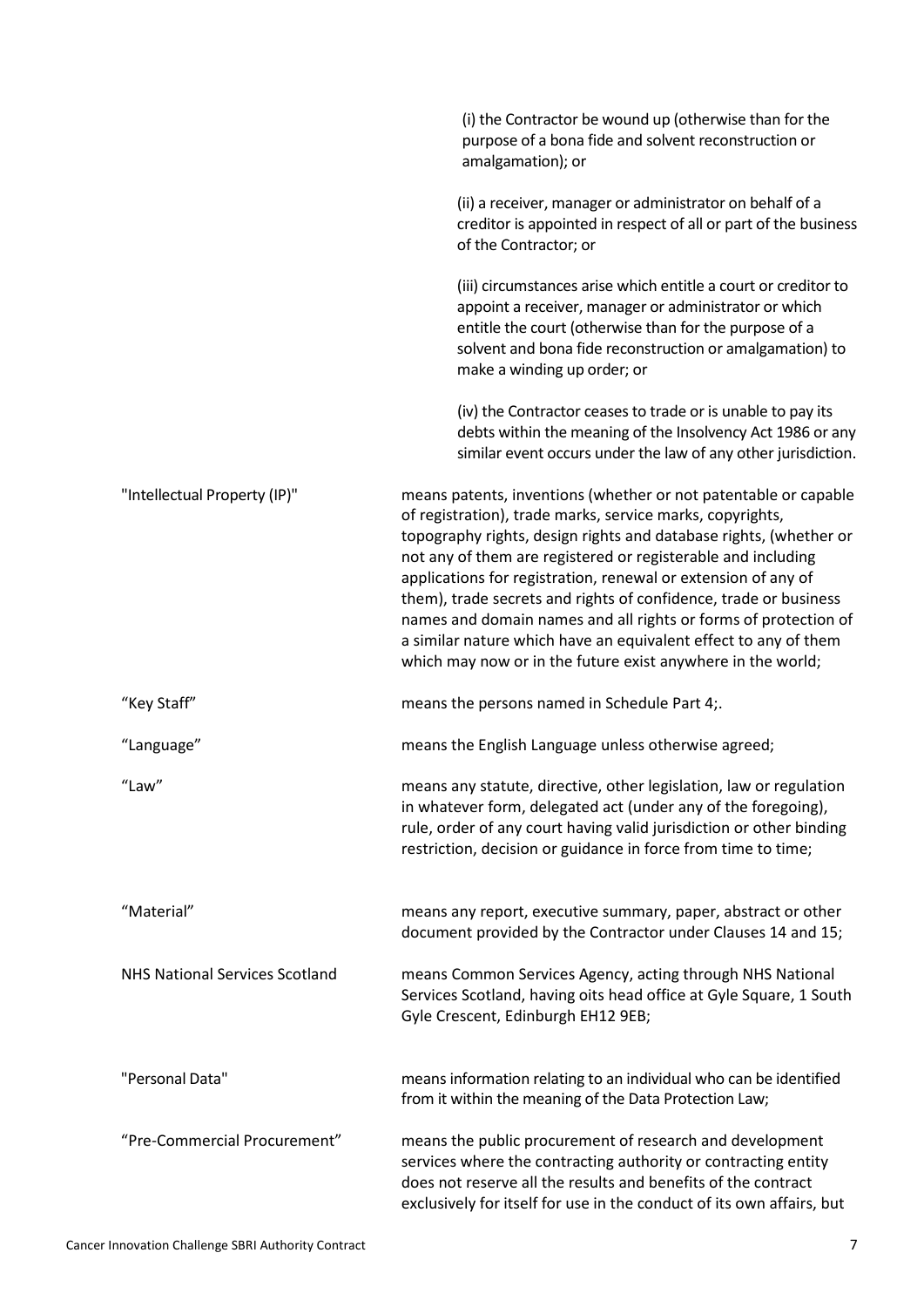|                  | shares them with the providers under market conditions.                                                                                                                                                                                                                                                                                                                                                                                                     |  |  |
|------------------|-------------------------------------------------------------------------------------------------------------------------------------------------------------------------------------------------------------------------------------------------------------------------------------------------------------------------------------------------------------------------------------------------------------------------------------------------------------|--|--|
| "Project"        | means the Research together with the Results;                                                                                                                                                                                                                                                                                                                                                                                                               |  |  |
| "Project Period" | means the period commencing on the Commencement Date and<br>ending on the Completion Date or such later date as may be agreed<br>between the Parties unless otherwise determined in accordance<br>with the terms of the Agreement;                                                                                                                                                                                                                          |  |  |
| "Research"       | means the scope of work specified in Schedule Part 2;                                                                                                                                                                                                                                                                                                                                                                                                       |  |  |
| "Results"        | means any Data, or information or other material generated by the<br>Project;                                                                                                                                                                                                                                                                                                                                                                               |  |  |
| "Services"       | means the services being provided by the Contractor to enable<br>fulfillment of the Project;                                                                                                                                                                                                                                                                                                                                                                |  |  |
| "Sub-Contract"   | any contract or agreement or proposed contract or agreement<br>between the Contractor and any third party whereby that third<br>party agrees to provide to the Contractor the Services or any part<br>thereof or facilities or services necessary for the provision of the<br>Services or any part thereof or necessary for the management,<br>direction or control of the Services or any part thereof. Sub-<br>Contractor shall be construed accordingly; |  |  |
| "Variation"      | means a variation to the Agreement executed through the<br>completion of a Variation to the Agreement Form signed on behalf<br>of the Parties in accordance with Clause 6.                                                                                                                                                                                                                                                                                  |  |  |

- 1.2 The interpretation and construction of the Agreement shall be subject to the following provisions:
	- 1.2.1 a reference to any statute, enactment, order, regulation or other similar instrument shall be construed as a reference to the statute, enactment, order, regulation or instrument as subsequently amended or re-enacted;
	- 1.2.2 the headings to Clauses are for ease of reference only and shall not affect the interpretation or construction of the Clauses;
	- 1.2.3 references to Clauses are references to Clauses in the Schedule Part of the Agreement in which they appear, unless otherwise stated;
	- 1.2.4 Clauses 2 to 18, 20 to 24, 27 and 31 to 32 in Schedule Part 1 shall be treated as conditions or fundamental terms of this Agreement, breach of which shall entitle the innocent party to claim damages as well as affirm or terminate the contract in accordance with Clause 19;
	- 1.2.5 where the context allows, references to male gender include the female gender and the neuter, and the singular includes the plural and vice versa.

#### **2. Administration and Direction of the Project**

2.1 The Authority may publish details of the Project for any non-commercial purpose, subject to the provisions of the Agreement. Such publication shall require the consent of the Contractor, and such consent shall not be unreasonably withheld or delayed.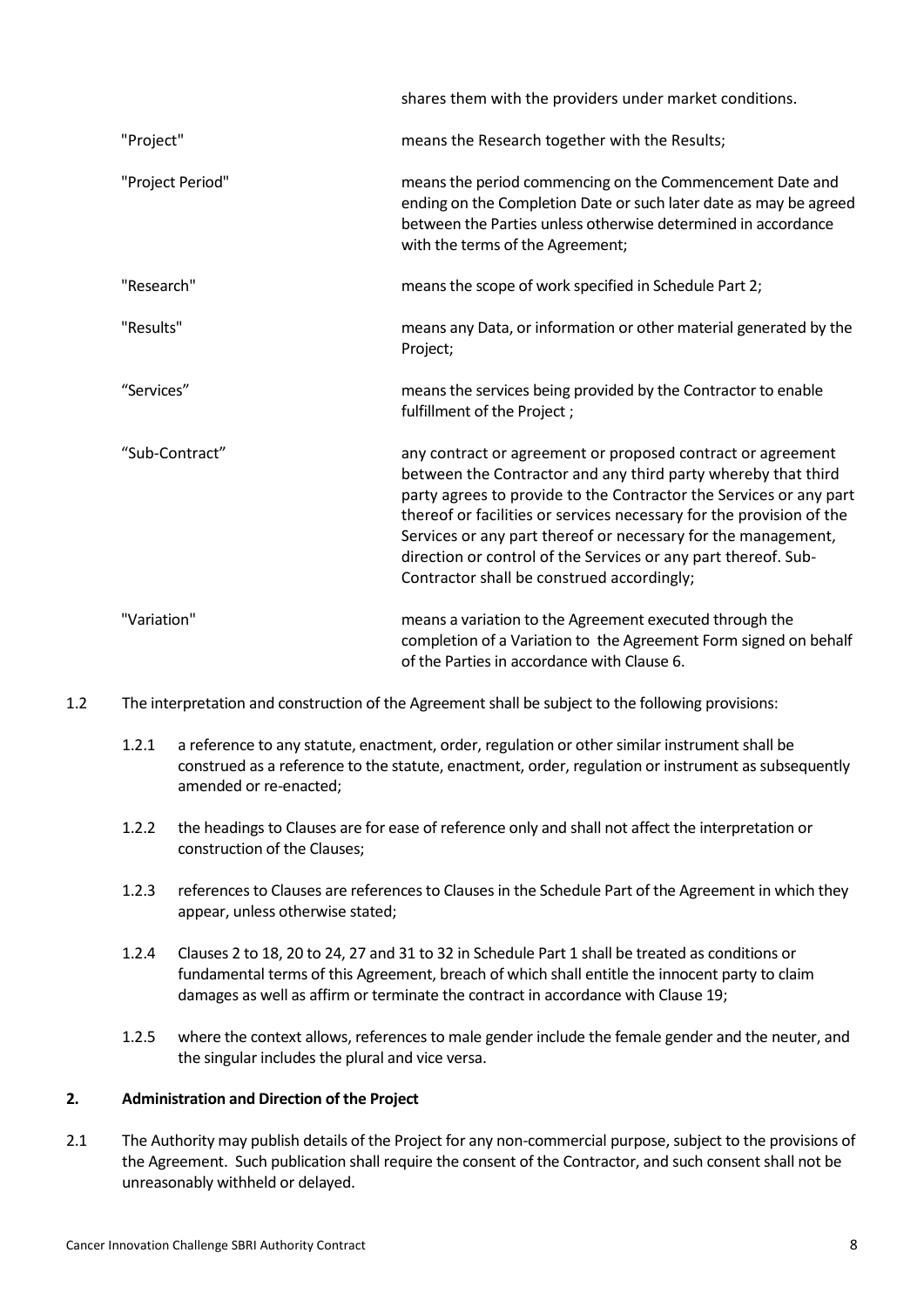- 2.2 The Contractor shall ensure that each member of the Contractor's Staff engaged on the Project observes the Conditions of this Agreement and any Variation entered into between the Parties hereto and that the Contractor's Staff are advised of any consequent changes in the scope of the Agreement or the Project.
- 2.3 Notwithstanding the provisions of Clause 19, the Authority may terminate the Agreement if any of the Contractor's Key Staff are not available for the entire period needed to fulfil their duties in the Project, subject to prior discussion having first been held with the Contractor to attempt to identify and agree a mutually acceptable replacement and where the lack of availability of one or more of the Key Staff causes a material risk to the fulfilment of the delivery objective of the Project.
- 2.4 The objectives of the Project are set out in Schedule Part 2. Within such objectives, details of the exact programme to be followed and the day-to-day responsibility for carrying out this programme will be under the control of the Contractor, in consultation, where appropriate, with the Authority's Representative.
- 2.5 The Contractor shall ensure that it communicates in a full, frank and prompt manner with the Authority and such other third parties as may be notified to the Contractor by the Authority. The Contractor shall advise the Authority as required on the Project. In particular, the Contractor must notify the Authority of any proposed deviation from the agreed protocol or if significant developments occur as a study progresses, whether in relation to the safety of individuals or to scientific direction.
- 2.6 The Authority reserves the right to terminate this Agreement forthwith should the Contractor be unwilling or unable for any reason to continue with the Project or if, in the reasonable opinion of the Authority, the Contractor is consistently failing to achieve an acceptable standard in relation to the Project. If this occurs, the Authority shall not be obliged to make any further financial payment to the Contractor.

## **3. Obligations of the Contractor and the Authority**

- 3.1 The Contractor shall manage and complete the Project in accordance with the specification as set out in Schedule Part 2 and shall allocate sufficient resources to the Project to enable it to comply with this obligation.
- 3.2 The Contractor shall meet, any performance dates specified in Schedule Part 2 or elsewhere in the Agreement. If the Contractor fails to do so, the Authority may, after giving the Contractor not less than 14 days notice of its intention to do the same, (without prejudice to any other rights it may have):
	- 3.2.1 terminate this Agreement in whole or in part without liability to the Contractor;
	- 3.2.2 refuse to accept any subsequent performance of the Project which the Contractor attempts to make;
	- 3.2.3 hold the Contractor accountable for any loss and additional costs incurred; and
	- 3.2.4 have all sums previously paid by the Authority to the Contractor under this Agreement refunded by the Contractor.
- 3.3 The Contractor shall:
	- 3.3.1 co-operate with the Authority in all matters relating to the Project;
	- 3.3.2 subject to the prior written approval of the Authority, appoint or, at the written request of the Authority, replace on the Project without delay:
		- 3.3.2.1 the Contractor's Representative; and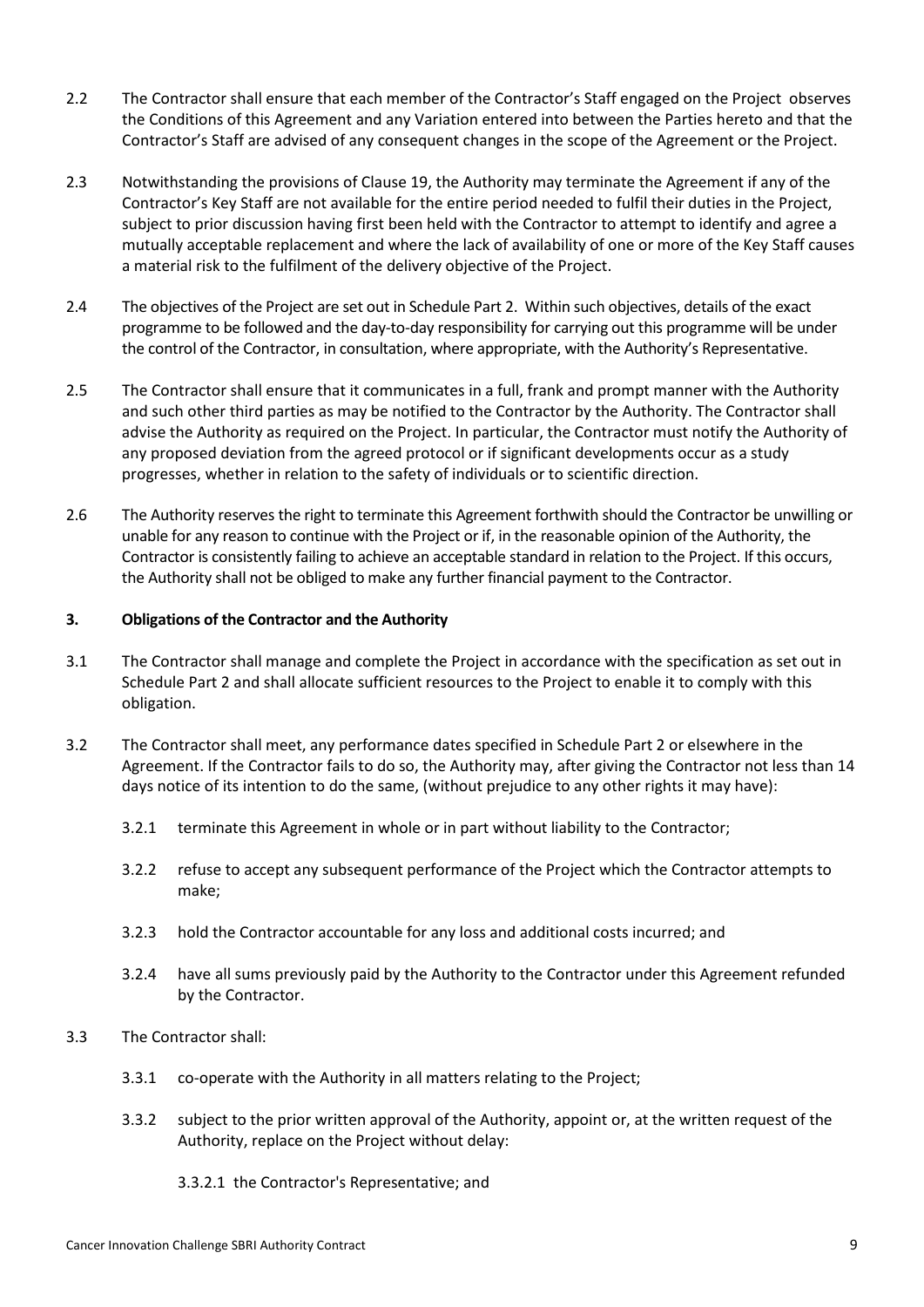- 3.3.2.2 Key Staff or any member of the Contractor's Staff, who shall be suitably skilled, experienced and qualified to carry out the Project.
- 3.3.3 subject to clause 3.3.2, ensure that the same person acts as the Contractor's Representative throughout the term of this Project;
- 3.3.4 procure the availability of the Contractor's Representative and Key Staff for the purposes of the Project;
- 3.3.5 promptly inform the Authority of the absence of the Contractor's Representative and/or Key Staff. If the Authority so requires, the Contractor shall provide a suitably qualified replacement;
- 3.3.6 not make any changes to the Contractor's Representative or the Key Staff without the prior written approval of the Authority, such approval not to be unreasonably withheld or delayed; and
- 3.3.7 ensure that the Contractor's Team uses reasonable skill and care during the Project.
- 3.3.8 observe, and ensure that the Contractor's Team observe, all rules and regulations and any other reasonable requirements of the Authority;
- 3.3.9 notify the Authority as soon as it becomes aware of any issues which arise in relation to the Project; and
- 3. 3.10 before the Commencement Date obtain, and at all times maintain, all necessary licences and consents and comply with all relevant legislation in relation to the Project.
- 3.3.11 immediately disclose to the Authority any potential conflict of interest, including where the Contractor may benefit from external advisors who were or have been involved in planning or undertaking the Project or the associated call for tenders.
- 3.3.12 ensure, as far as reasonably possible, the adoption of open standards and interoperability in the innovative solutions which are achieved as a result of the research services in order to promote early adoption.
- 3.5 The Contractor acknowledges and agrees that the Authority is entering into this Agreement on the basis that the details of the Project are accurate and complete in all material respects, and is not misleading.
- 3.6 The Authority shall:
	- 3.6.1 co-operate with the Contractor in all matters relating to the Project and appoint (and, as it thinks fit, replace) the Authority's Representative in relation to the Project, who shall have the authority contractually to bind the Authority on matters relating to the Project;
	- 3.6.2 provide such access to the Authority's premises and data, and such office accommodation and other facilities as may reasonably be requested by the Contractor and agreed with the Contractor in writing in advance, for the purposes of the Project;
	- 3.6.3 provide such information as the Contractor may reasonably request and the Contractor considers reasonably necessary, in order to carry out the Project, in a timely manner, and ensure that it is accurate in all material respects; and
	- 3.6.4 inform the Supplier of all health and safety rules and regulations and any other reasonable security requirements that apply at any of the Authority's premises.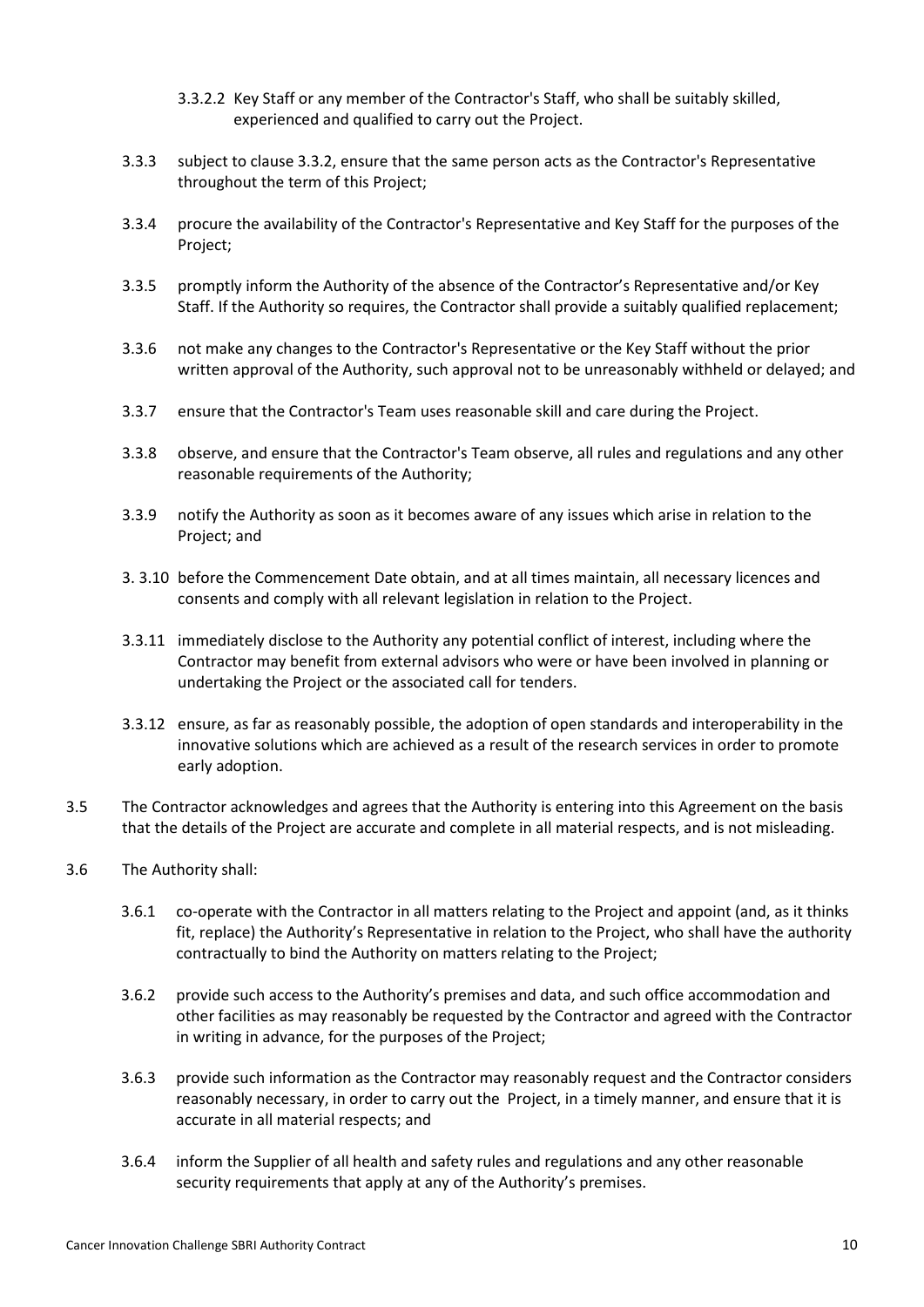### **4. Accounting and Payments**

- 4.1 The total amount to be paid by the Authority to the Contractor shall not exceed the amount detailed in Schedule Part 3. Subject to these limits the Contractor is free to administer the funds within the terms of this Agreement without further reference to the Authority.
- 4.2 Payments to third parties shall remain the responsibility of the Contractor who shall ensure that such payments are made promptly.
- 4.3 During the Project Period, payments will be made by the Authority in accordance with dates and amounts specified in Schedule Part 3. The Authority may suspend this payment schedule at any time if in the view of the Authority, acting reasonably, satisfactory progress on the Project has not been maintained, or reports have not been submitted as required under Clauses 14 and 15.
- 4.4 The Authority may request at any time such evidence as may reasonably be required that the Contractor has used the amounts paid in accordance with Schedule Part 3 in connection with the Project. The Contractor shall maintain proper financial records relating to the Project at all times during the Project Period and for a period of six years after the end of the Project Period.
- 4.5 The Contractor shall not make any material changes to the work detailed in Schedule Part 2, or the total amount payable under the Contract, without prior written approval of the Authority.
- 4.6 The Contractor grants to the Authority and to any statutory or regulatory auditors of the Authority and to authorised agents the right of reasonable access to (and if necessary to copy) the relevant financial records during normal business hours.
- 4.7 The Contractor shall provide all reasonable assistance at all times during the term of the Agreement and during the period of two years after termination or expiry of this Agreement for the purposes of allowing the Authority to obtain such information as is necessary to fulfil the Authority's obligations to supply information for Parliamentary, Governmental, Judicial or other administrative purposes and/or to carry out an audit of the Contractor's compliance with this Agreement including all activities, performance, security and integrity in connection therewith.
- 4.8 On completion of the Project Period, the final payment in respect of costs properly incurred under the Agreement will be paid by the Authority to the Contractor within 30 (thirty) days, provided that:
	- 4.8.1 the Project has been completed to the reasonable satisfaction of the Authority;
	- 4.8.2 the reports required under Clauses 14 and 15 have been submitted by the Contractor; and
	- 4.8.3 agreement has been reached in respect of any items remaining for disposal.
- 4.9 If at any time an overpayment has been made to the Contractor for any reason whatsoever, the amount of such overpayment shall be taken into account in the assessing of any further payments, or shall be recoverable from the Contractor at the Authority's discretion.
- 4.10 The Contractor shall keep and maintain until six years after this Agreement has been completed, or as long a period as may be agreed between the parties, full and accurate records of the Project including:
	- 4.10.1 all aspects of the Project;
	- 4.10.2 all expenditure reimbursed by the Authority; and
	- 4.10.3 all payments made by the Authority.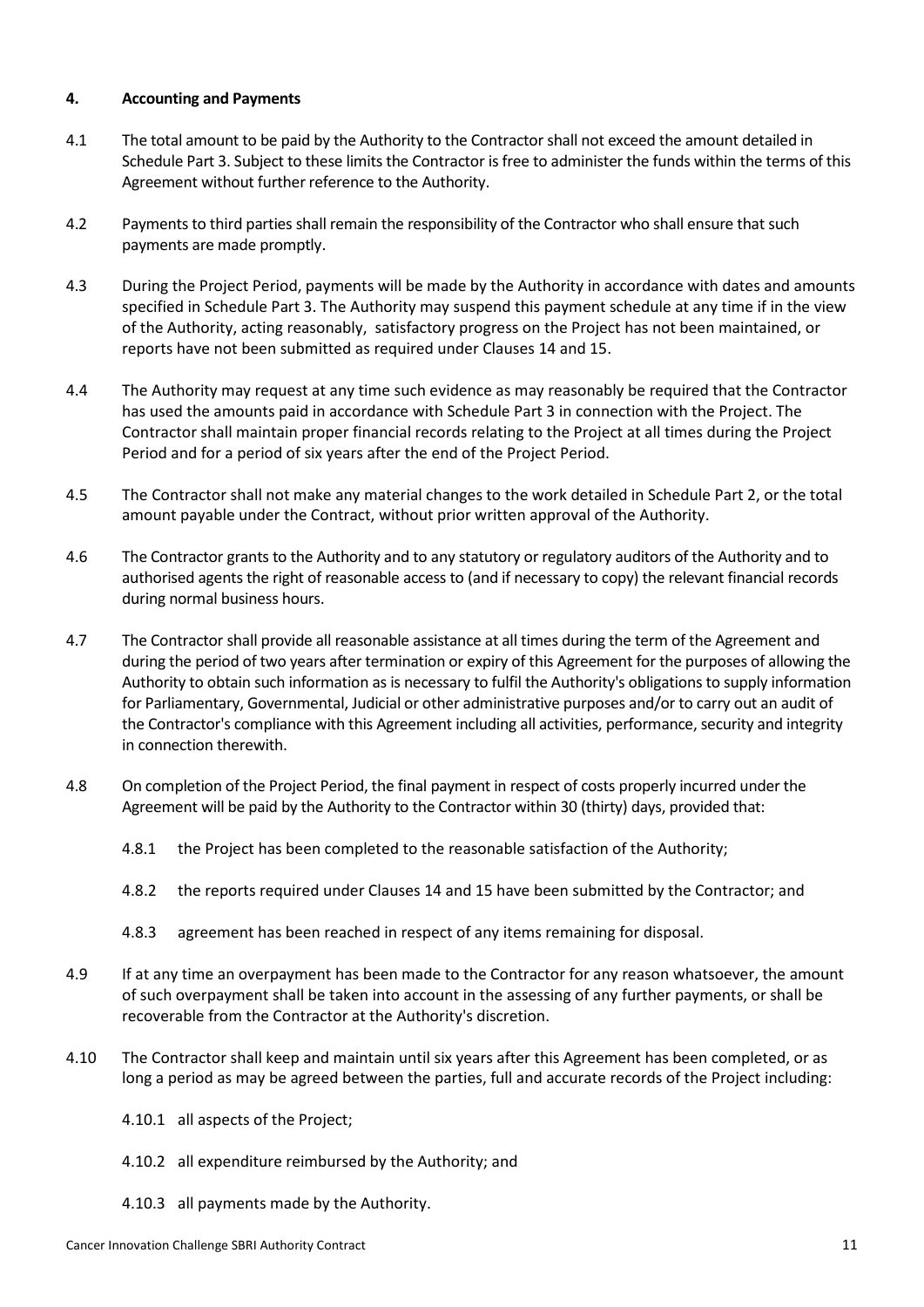and the Contractor shall on request afford the Authority or the Authority's representatives such access to those records as may be required in connection with the Agreement.

- 4.11 Where the Contractor enters into a Sub-Contract with a supplier or contractor for the purpose of performing the Agreement, it shall cause a term to be included in such a Sub-Contract that requires payment to be made of undisputed sums by the Contractor to the Sub-Contractor within a specified period not exceeding 30 days from the receipt of a valid invoice, as defined by the Sub-Contract requirements.
- 4.12 Wherever, under the Agreement, any sum of money is recoverable from or payable by the Contractor (including any sum that the Contractor is liable to pay to the Authority in respect of any breach of the Agreement), the Authority may unilaterally deduct that sum from any sum then due, or which at any later time may become due to the Contractor under the Agreement or under any other agreement or contract with the Authority.
- 4.13 The Contractor shall make any payments due to the Authority without any deduction whether by way of set-off, counterclaim, discount, abatement or otherwise, unless the Contractor has a valid court order requiring an amount equal to such deduction to be paid by the Authority to the Contractor.

## **5. Set Off**

If any sum of money shall be due from the Contractor to the Authority or any other Government Department, the same may be deducted from any sum then due or which at any time thereafter may become due to the Contractor under this Agreement or any other agreement with the Authority or with any other department, office or agency of the Crown.

#### **6. Variation**

- 6.1 If at any time it appears likely that any provision of the Agreement, in particular the Project, needs to be varied, the Contractor shall immediately inform the Authority in writing requesting a Variation to the Contract, giving full details of the justification for the request and giving proposals for the Variation to the Agreement. Upon receipt of such a request the Authority may:
	- 6.1 agree to vary the Agreement;
	- 6.2 vary the Project in a manner which the Contractor agrees can be carried out within the Project Period and Approved Cost;
	- 6.3 refuse the request and require the continuation of the Project in accordance with the Agreement; or
	- 6.4 give notice of termination in accordance with Clause 19.
- 6.2 Any Variation to the Agreement shall be set out in a Variation to Agreement Form as set out at Annex A to this Schedule Part 1 and signed by both Parties.

## **7. Staff Appointments**

- 7.1 The Contractor shall ensure that the terms and conditions of staff employed to provide services in connection with this Agreement contain provisions in respect of Intellectual Property which are compatible with the terms of this Agreement.
- 7.2 The Contractor shall ensure that any individuals employed by or having a contract for services with the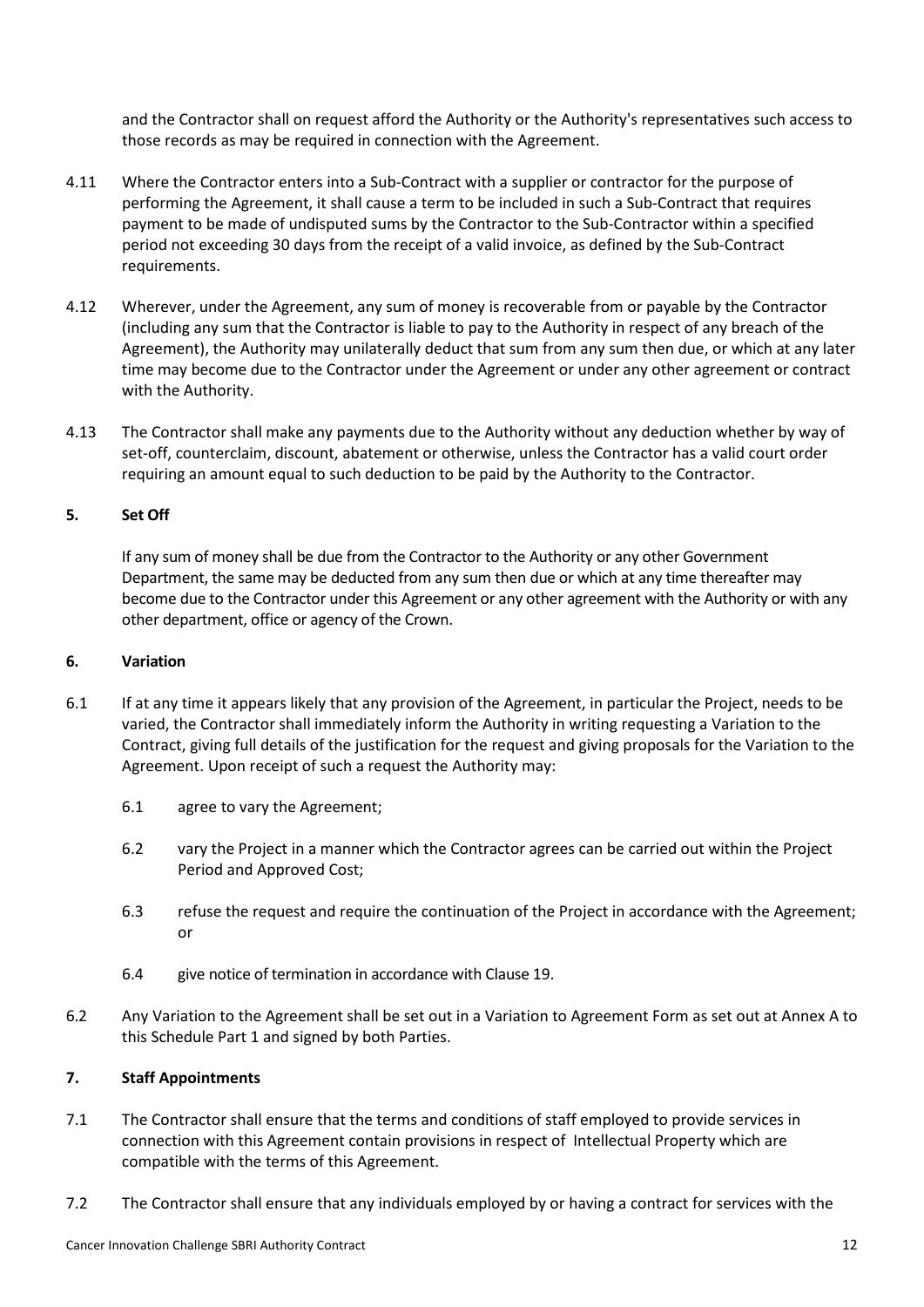Contractor relating to this Agreement shall comply with any of the Authority's rules and regulations.

## **8 Publicity**

- 8.1 During the Project Period, and prior to the publication of the Results or Data or of matters arising from such Results or Data in accordance with Clause 18, the Contractor shall not without the prior written consent of the Authority release, or otherwise make available to third parties, information relating to the Agreement or the Project by means of any public statement in particular any press announcement or displays or oral presentations to meetings.
- 8.2 In the event that the Contractor fails to comply with Clause 8.1 the Authority reserves the right to terminate the Agreement for Default by notice in writing in accordance with Clause 19.4.

## **9. Confidentiality**

- 9.1 In respect of any Confidential Information that it may receive from the other Party and subject always to the remainder of this Clause 9, the receiving Party undertakes to keep secret and strictly confidential and shall not disclose any such Confidential Information to any third party, without the disclosing Party's prior written consent provided that:
	- 9.1.1 the receiving Party shall not be prevented from using any general knowledge, experience or skills which were in its possession prior to the commencement of the contract concerned; and
	- 9.1.2 nothing in this Agreement shall be construed as to prevent either party from using data processing techniques, ideas, know-how and the like gained during the performance of the contract concerned in the furtherance of its normal business, to the extent that this does not result in a disclosure of Confidential Information or infringement of any valid Intellectual Property Rights of either Party or the unauthorised processing or release of any Personal Data.
- 9.2 Clause 9.1 shall not apply to any Confidential Information received by one Party from the other:
	- 9.2.1 which is or becomes public knowledge (otherwise than by breach of this Clause);
	- 9.2.2 which was in the possession of the receiving Party, without restriction as to its disclosure, before receiving it from the disclosing Party;
	- 9.2.3 which is received from a third party who lawfully acquired it and who is under no obligation restricting its disclosure;
	- 9.2.4 is independently developed without access to the Confidential Information as evidenced by receiving Party's written notes; or
	- 9.2.5 which must be disclosed pursuant to a statutory, legal or parliamentary obligation placed upon the Party making the disclosure, including any requirements for disclosure under the FOISA, or the Environmental Information (Scotland) Regulations 2004.
- 9.3 The obligations of each of the Parties contained in Clause 9.1 above shall continue without limit in point of time. In the event that the Contractor fails to comply with this Clause 9.3 the Authority reserves the right to terminate the Agreement by notice in writing for Default in accordance with Clause 19.4.

#### **10. Confidentiality of Personal Data**

10.1 The collection, handling, processing and use of Personal Data shall be treated as confidential at all times.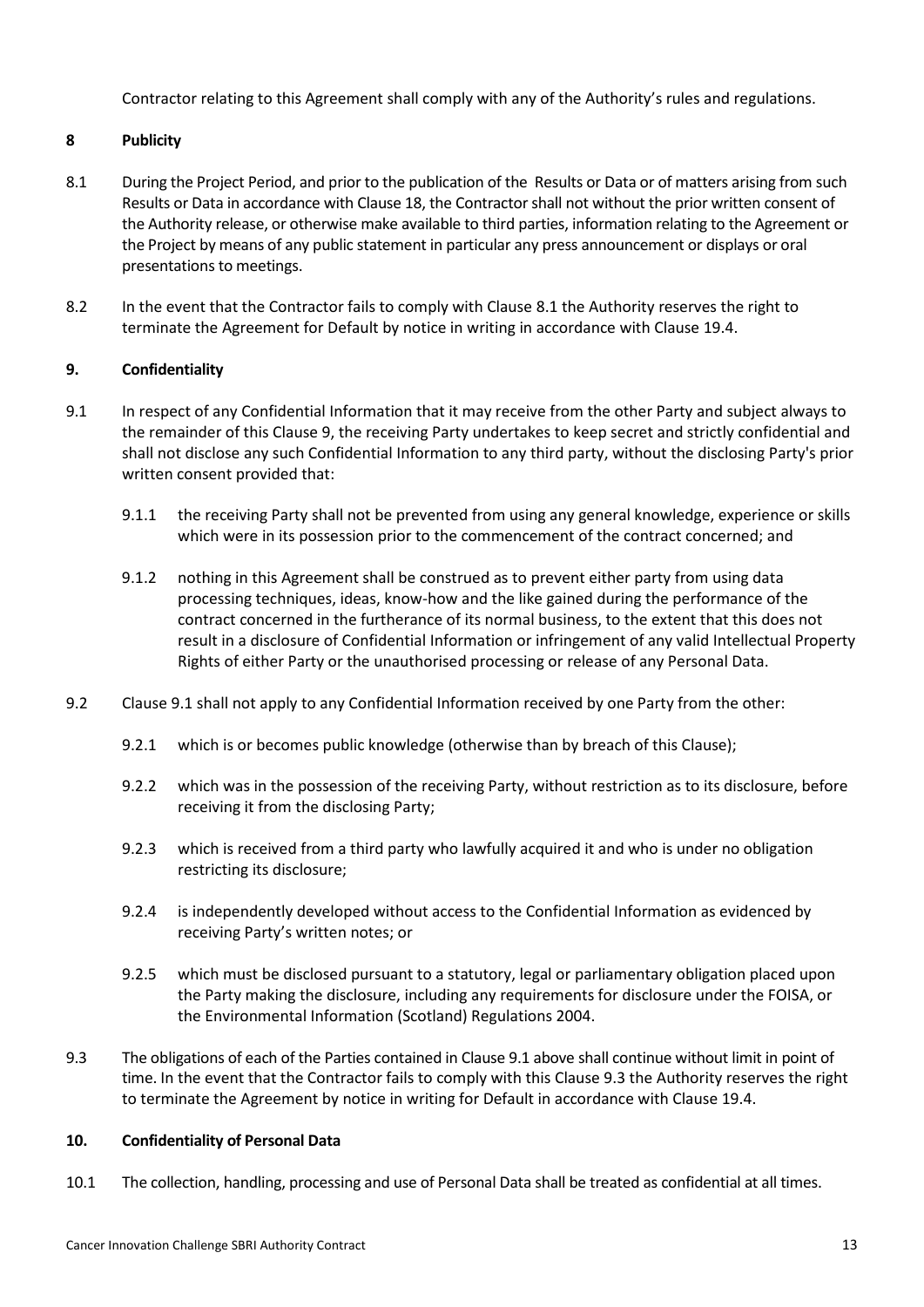- 10.2 The Contractor shall at all times be responsible for ensuring that all Personal Data (including Personal Data in any electronic format) is stored securely. The Contractor shall take appropriate measures to ensure the security of such Personal Data and guard against unauthorised access thereto or disclosure thereof or loss or destruction while in its custody.
- 10.3 Personal Data shall not be made available to anyone other than those employed directly on the Project by the Contractor, to the extent that they need access to such information for the performance of their duties.
- 10.4 The Contractor shall fully indemnify and hold harmless the Authority, its employees and agents against all liabilities, losses, costs, charges and expenses incurred as a result of any claims, demands, actions and proceedings made or brought against the Authority by any person arising from the loss, unauthorised disclosure of Personal Data by the Contractor, or any Sub-Contractor, servant or agent of the Contractor or any person within the control of the Contractor.
- 10.5 Subject to Clause 10.4, the Contractor shall at its own expense conduct any litigation arising from any such claims, demands, actions or proceedings and all the negotiations for the settlement of the same and the Authority hereby agrees to grant the Contractor exclusive control of any such litigation or the negotiations for the settlement of the same.
- 10.6 No information which would lead to the identification of an individual shall be included in any publications without the prior agreement in writing of the individual concerned. No mention shall be made of individual officers of the Authority, nor shall information be included which might lead to their identification, without the prior agreement in writing of the Authority.
- 10.7 The Contractor shall, at all times, comply with Data Protection Law. The Contractor and the University acknowledge that, for the purposes of Data Protection Law, the Contractor is the Data Controller of any Disclosed Data.
- 10.8 The Project may be jointly operated by the Authority and the Technology Strategy Board (trading as "Innovate UK"), a UK Government agency. Regardless of whether Innovate UK is actively involved in the Project, any Personal Data which the Contractor submits as part of the application process for participation in the Project, or is otherwise necessary for the Project, shall be stored, processed and used by the Authority and shall be shared with Innovate UK which shall likewise Process and use that Personal Data in accordance with Data Protection Law.
- 10.9 Any relevant information, including Confidential Information, produced by the Contractor and transferred to the Authority during the Project which is not Personal Data may also be shared by the Authority with the Crown, for their individual storage, processing and use in accordance with their information management and data sharing policies. For the avoidance of doubt, the Crown shall not release such Confidential Information to third parties without the Contractor's prior written permission.

## **11. Anonymising of Personal Data**

Without prejudice to Clause 10.8, the Authority shall not be entitled to inspect, take or be supplied with copies of any Personal Data relating to third parties obtained in connection with the Project other than in an anonymised form. The Contractor shall ensure that all such Personal Data is anonymised as and when it is obtained and that the key to personal identities of all persons to whom the Personal Data relates is kept in a separate and secure place.

#### **12. Rights to Data**

Subject to the provisions of Clause 11, the Authority reserves the right (and shall sub-licence NHS National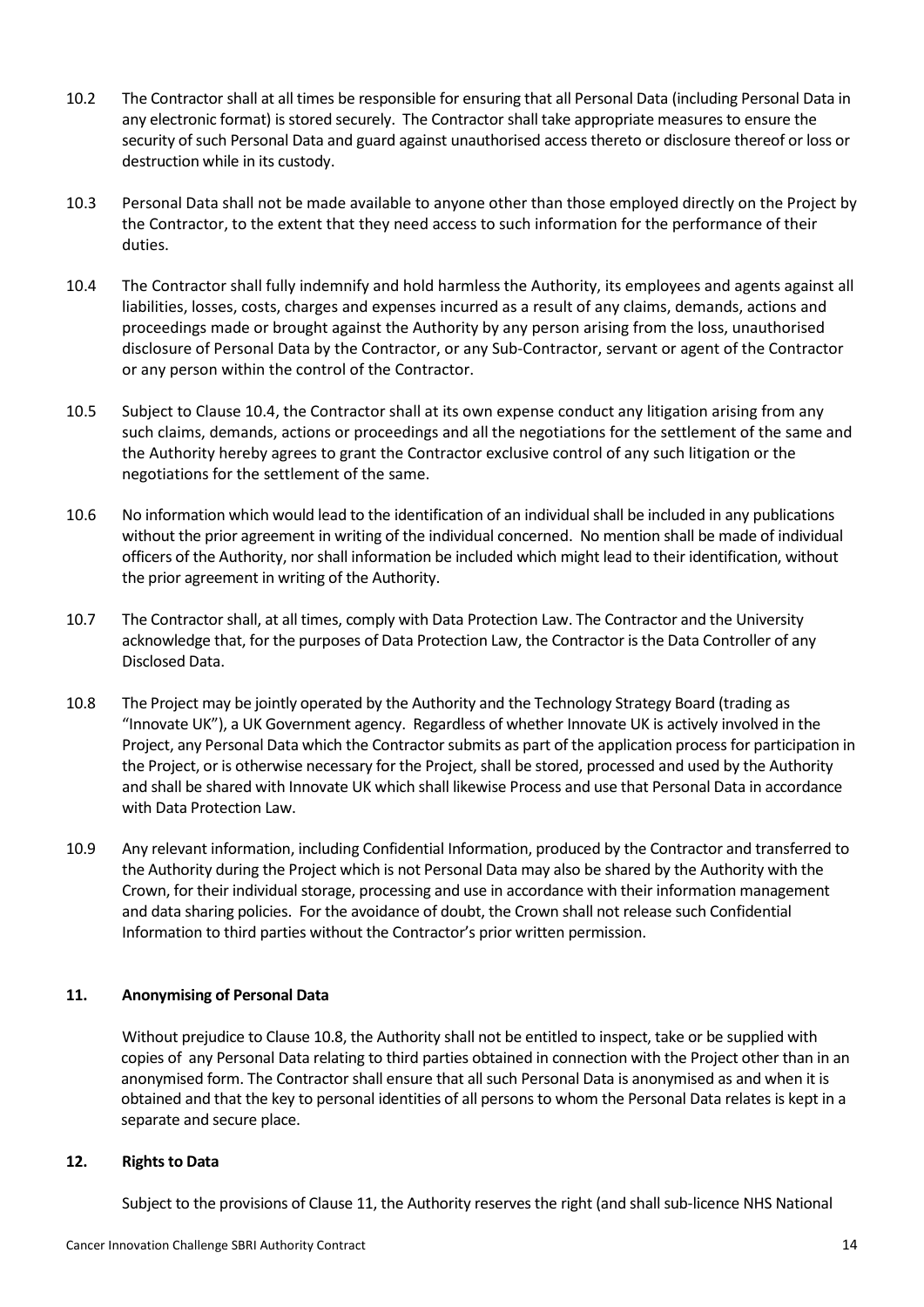Services Scotland such right) to have access to and to use Data compiled during the course of the work and will respect existing guidance on confidentiality of any Data which it obtains.

## **13. Ethics**

The Contractor will ensure that work in any way connected with this Project is conducted in accordance with the Authority's or NHS National Services Scotland's guidelines as may be issued, or referred to, from time to time by the Authority, copies of which are to be made available to the Contractor as appropriate or on reasonable request.

## **14. Monitoring and Reporting**

- 14.1 Progress of the Project will be reviewed periodically by the Authority's Representative against the specifications detailed in Schedule Part 2.
- 14.2 The Contractor shall provide an interim report when reasonably required to do so by the Authority. The interim report shall be in a form and otherwise in compliance with the guidance notes issued by the Authority's Representative as amended from time to time and shall detail all Data, methods, Results and provisional conclusions together with management information and any other information relating to the Project.
- 14.3 During the Project Period the Contractor shall provide verbal or written reports as reasonably required by the Authority on any aspect of the Project.
- 14.4 The Contractor will allow its facilities, procedures and documentation to be submitted for scrutiny by the Authority or its auditors in order to ascertain compliance with the relevant laws of the United Kingdom and the terms of this Agreement.
- 14.5 The Contractor shall retain and maintain all assets necessary to ensure continued compliance with the FOIA and all other primary legislation that may apply from time to time.

#### **15. Final Report and Evaluation**

- 15.1 The Contractor shall provide a draft final report on the Project, in the approved language, within 14 days of the end of the Project Period or the date of termination of this Agreement. The draft final report shall be in a form which is in compliance with the guidance notes issued by the Authority's Representative as amended from time to time or as otherwise required by the Authority's Representative and shall include the Data, methods, Results and final conclusions together with management information and any other information relating to the Project up to the Completion Date.
- 15.2 Notwithstanding the provisions of Clauses 14 and 15.1, the Authority's representative is entitled to carry out a visit to the contractor's premises at any time for the purpose of due diligence and evaluation in respect of the Project.

#### **16. Intellectual Property Rights**

- 16.1 All Background Intellectual Property used or supplied under this Agreement in connection with the Project shall remain the property of the Party introducing the same and nothing contained in this Agreement or any licence agreement pursuant to the Project shall affect the rights of either Party in its Background Intellectual Property.
- 16.2 Subject to Clauses 16.3 and 17.5, the Intellectual Property rights arising out of the Project ("Foreground IP") shall belong to the Contractor. The Contractor hereby grants to the Authority (and the Authority shall sub-licence to NHS National Services Scotland) a UK wide irrevocable, royalty-free non-exclusive licence to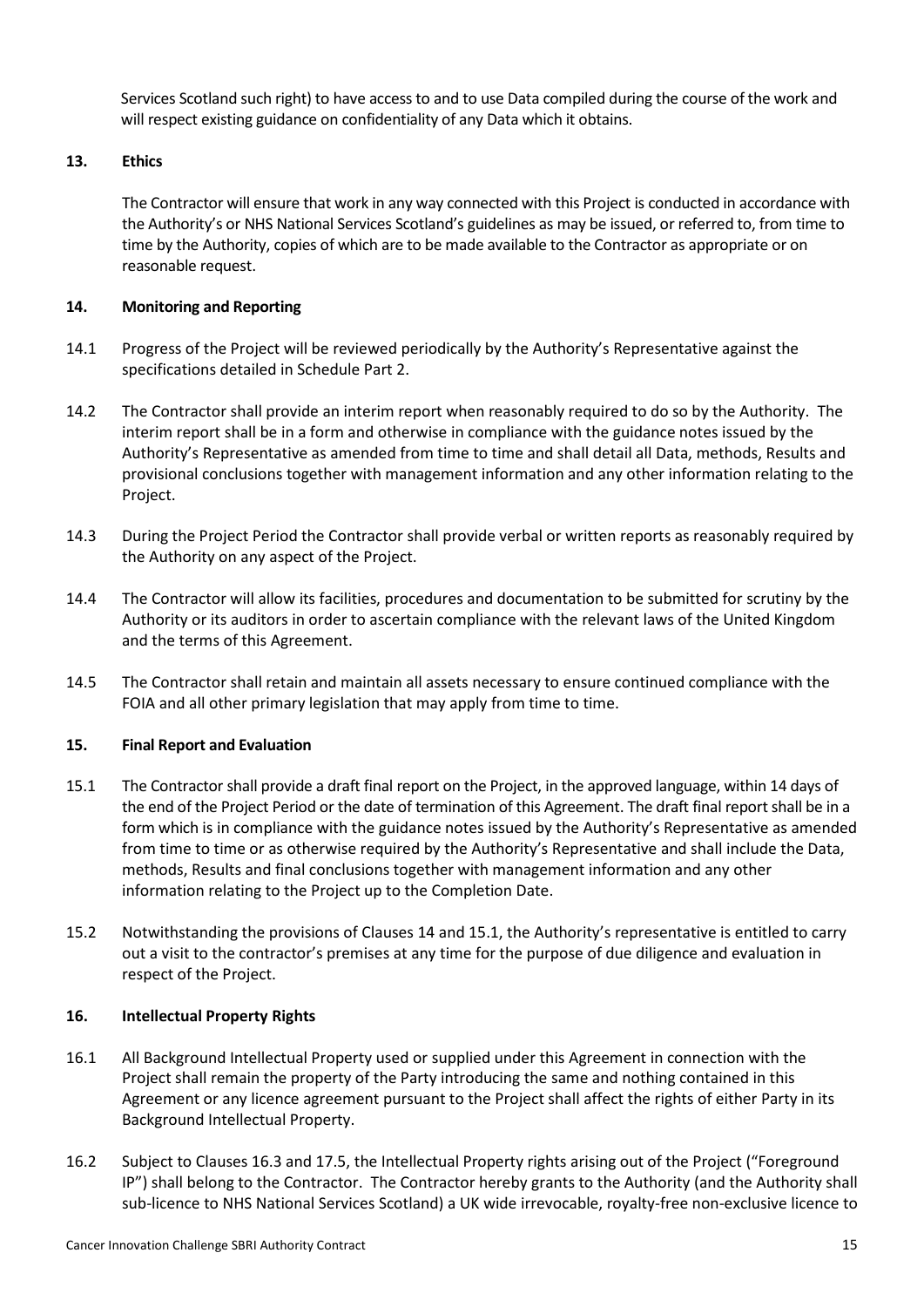use the Foreground IP, together with any Background IP supplied by the Contractor during the Project that is required to use the Foreground IP at a fair and reasonable market price. The Authority shall have the right to grant a non-exclusive non-sub-licensable UK wide sub-licence to use the Foreground IP to any third party within the UK at a fair and reasonable market price. The Contractor shall upon written request by the Authority provide a non-exclusive non sub-licensable UK wide licence to any third party within the UK at a fair and reasonable market price.

- 16.3 The Contractor hereby grants to the Authority a UK wide irrevocable, royalty-free non-exclusive licence, together with the right to grant sub-licences, to use or publish any Data and Results arising from the Project.
- 16.4 Notwithstanding its ownership of the Foreground IP, the Contractor shall not assign or transfer the Foreground IP to any third party without the prior written approval of the Authority, not to be unreasonably delayed or withheld. If the Contractor assigns or transfers the Foreground IP, it shall procure that the assignee or transferee shall enter into such instrument as necessary to comply with the Contractor's obligations set out in this Agreement, and particularly those at Clauses 16.2, 16.3, 17 and 18.

## **17. Exploitation of Foreground IP and Results**

- 17.1 The Contractor shall promptly inform the Authority of any Results which are capable of exploitation whether patentable or not.
- 17.2 The Contractor shall, as appropriate, devise, publish, implement and maintain procedures for the management of Intellectual Property in the Results and in particular, but without limitation, shall use all reasonable endeavours to ensure that:
	- 17.2.1 the Results of the Project are identified, recorded and carefully distinguished from the outputs of other research;
	- 17.2.2 prior to any publication of the Results of the Project, patentable inventions arising from the Results are identified, duly considered for patentability and, where it is reasonable so to do, patent applications in respect thereof are filed at the British or European Patent Office; and
	- 17.2.3 all such patent applications are diligently executed having regard to all relevant circumstances.
- 17.2 The Contractor shall permit the Authority to monitor the operation and effectiveness of the Contractor's procedures for the management of Intellectual Property in such a way as the Authority considers reasonably necessary.
- 17.3 Consistent with the good management of Intellectual Property and the agreement of the Authority, the Contractor shall use its best endeavours to:
	- 17.3.1 promote the dissemination of the Results of the Project; and
	- 17.3.2 where reasonable and practicable, exploit commercially such Results to generate either capital or revenue or both.
- 17.4 The Contractor may exploit commercially any publications arising from the Project.
- 17.5 If within three years of its creation, any Intellectual Property in the Results or Foreground IP has not been commercially exploited by the Contractor, and the Contractor is not using its best endeavours to do so, the Contractor shall on written request by the Authority promptly assign the Intellectual Property Rights in the Results or Foreground IP to the Authority. Each party shall bear its own costs in such assignment.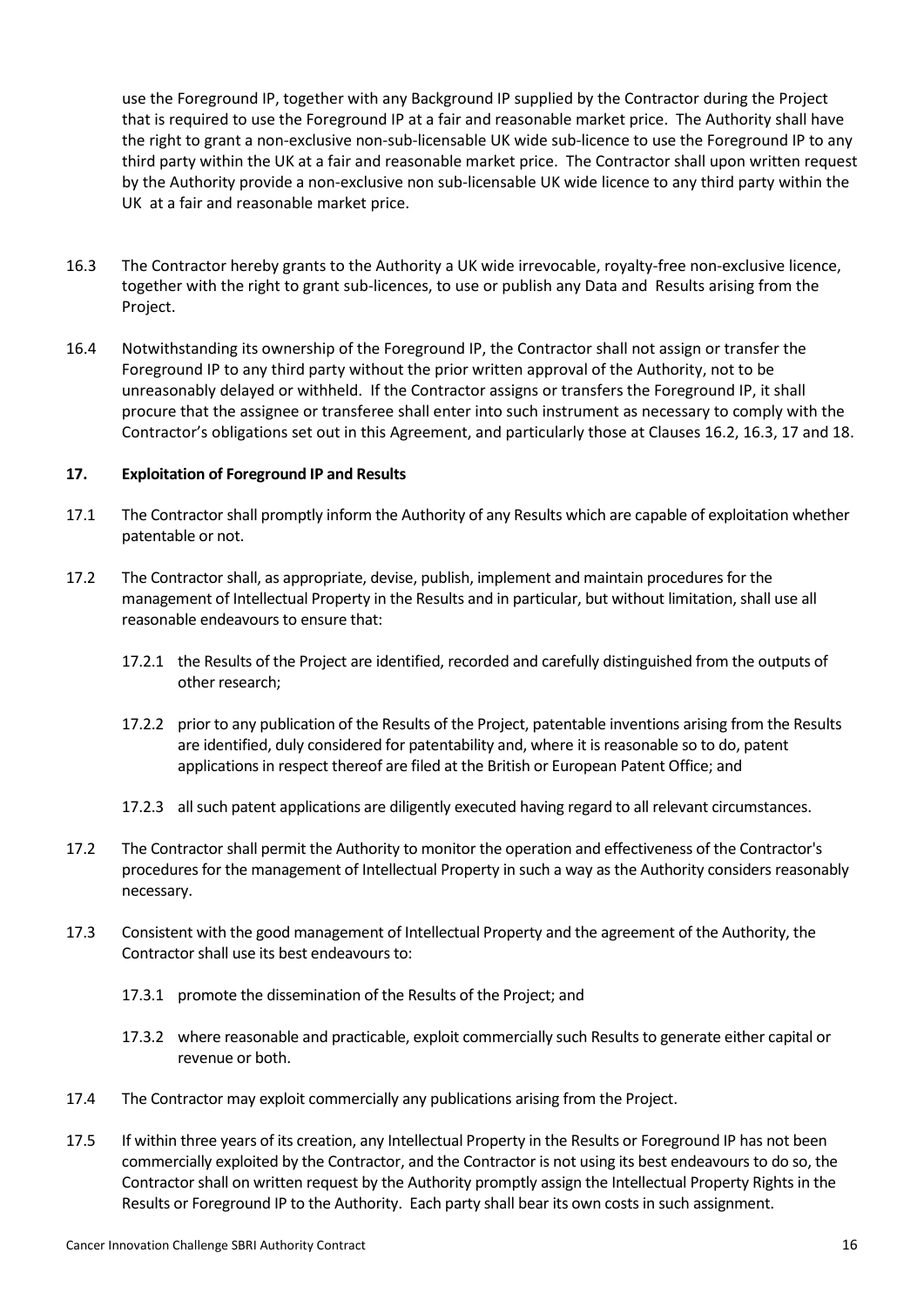## **18. Publication**

- 18.1 The Authority's Representative must be notified prior to any publication (whether in oral, written or other form) in particular any press announcement of the Research, Results or Data or of matters arising from such Results or Data. One draft copy of the proposed publication shall be sent to the Authority's Representative at the same time as submission for publication or at least 28 days before the date intended for publication whichever is earlier.
- 18.2 In the event that the Contractor fails to comply with Clause 18.1 the Authority reserves the right to terminate the Agreement by notice in writing with immediate effect.
- 18.3 Subject to the provisions of Clause 9 and notwithstanding the provisions of Clause 16 the Authority's Representative may, at any time after consultation with the Contractor, publish public summaries of the Material, Research and/or Results for any non-commercial purpose, including information about key Results attained and lessons learnt on the feasibility of the explored solution approaches and the potential for future deployment of solutions. Specific details shall not be disclosed; that are deemed by the Contractor to be against the legitimate commercial interest of the Contractor, that are contrary to the public interest, that would hinder application of the law or which could distort fair competition between Contractor and the other contractors in the Competition. The timing of any such publication will be subject as far as possible to prior consultation with the Contractor.
- 18.4 Any publication resulting from work carried out under this Agreement shall acknowledge the Authority's financial support and carry a disclaimer as the Authority may require or in the absence of direction from the Authority a notice as follows:

"This report is work commissioned by the Authority. The views expressed in this publication are those of the author(s) and not necessarily those of the Authority".

#### **19. Termination Upon Occurrence of Events**

- 19.1 Without prejudice to any other provision of the Agreement, this Agreement may be terminated by either Party giving three months notice in writing to the other, unless the time remaining to the end of the contract phase is less than three months, in which case the notification time shall be all remaining time to the end of the contract phase. Should the option to terminate be exercised by the Authority, it shall indemnify the Contractor from and against all and any actual loss unavoidably incurred by reason or in consequence of the termination provided that the Contractor takes all immediate and reasonable steps to minimise the loss.
- 19.2 With regards to Clause 19.1 the Authority will not pay any sum which, when taken together with any sums paid or due or becoming due to the Contractor under this Agreement, will exceed such total sums as would have been payable under this Agreement if the Contractor had fulfilled its obligations under this Agreement.
- 19.3 The Authority may at any time and from time to time by notice in writing terminate this Agreement without liability for any damage, loss or expenses arising as a result of or in connection with such termination if there is a change of control (as defined by section 450 of the Corporation Tax Act 2010) in the Contractor. The Authority shall only be permitted to exercise its rights pursuant to this Clause 19.3 for 6 (six) months after any such change of control and shall not be permitted to exercise such rights where the Authority has agreed in advance in writing to the particular change of control and such change of control takes place as proposed. The Contractor shall notify the Authority within 2 (two) weeks of any change of control taking place.
- 19.4 The Authority may at any time by notice in writing terminate this Agreement without liability for any damage, loss or expenses arising as a result of or in connection with such termination if: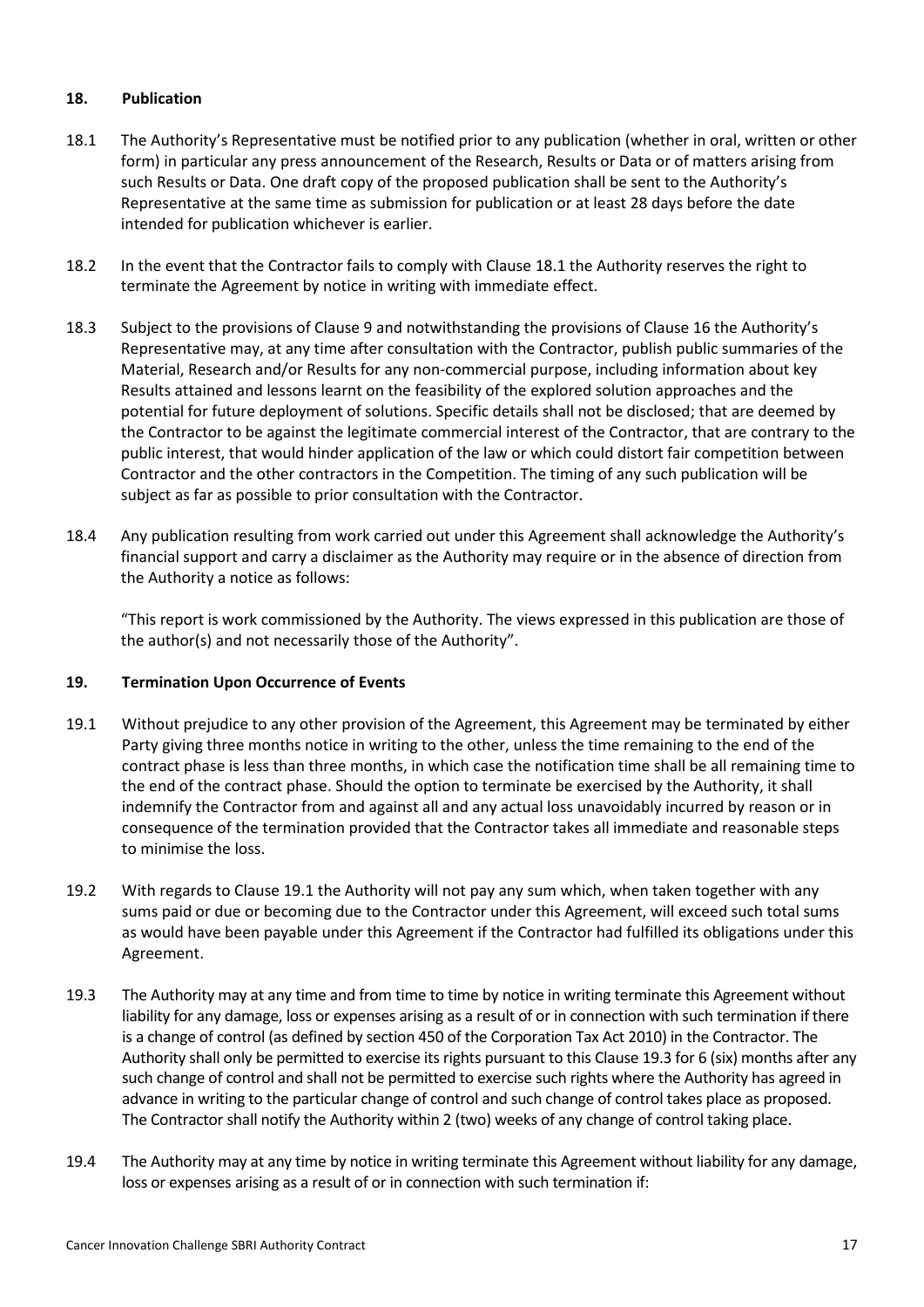- 19.4.1 any approvals consent or licences required under this Agreement are not given unconditionally within 6 (six) months of the commencement of the Project Period;
- 19.4.2 the Contractor is subject to an Insolvency Event;
- 19.4.3 the Contractor is in Default under this Agreement and if:
	- 19.4.3.1 the Default is capable of remedy and the Contractor shall have failed to remedy the Default within 30 (thirty) days of written notice being sent to the Contractor specifying the Default and requiring its remedy; or
	- 19.4.3.2 the Default is not capable of remedy;
- 19.4.4 where any provision of this Agreement (other than as previously specified in the preceding provisions of this Clause 19) expressly entitles the Authority to terminate this Agreement.
- 19.5 Termination of this Agreement by the Authority under the preceding provisions of this Clause 19 shall (at the option of the Authority) terminate this Agreement with immediate effect as from the date of service of the notice of that termination or from the expiry of a period (not exceeding 6 (six) months) specified in that notice.

## **20 Consequence of Termination**

- 20.1 Termination of this Agreement, however caused, shall not:
	- 20.1.1 release the Contractor from any duty or obligation of confidence which falls on it, its servants, agents, employees or former employees under this Agreement or under the general law governing confidential information;
	- 20.1.2 prejudice or affect any rights, action or remedy which shall have accrued before termination or shall accrue thereafter to any Party;
	- 20.1.3 affect the continuing obligations of the parties under this Agreement.

## **21. Equipment**

- 21.1 The Contractor shall take all practical steps to purchase all materials and equipment at a fair and reasonable price. The Authority may inspect the original quotations and invoices issued to the Contractor for equipment purchased in connection with the Project and recover any funds provided for the purchase if the Contractor does not provide this documentation on request.
- 21.2 At the end of the Project Period, and after the final presentation of the Results of the Project, all equipment purchased for use on the Project with funds provided by the Authority shall become the property of the Contractor.

#### **22. Warranties and Indemnities**

- 22.1 The Contractor warrants and represents that:
	- 22.1.1 the Contractor has full capacity and authority and all necessary licences, permits and consents to enter into and perform this Agreement;
	- 22.1.2 this Agreement is executed by a duly authorised representative of the Contractor;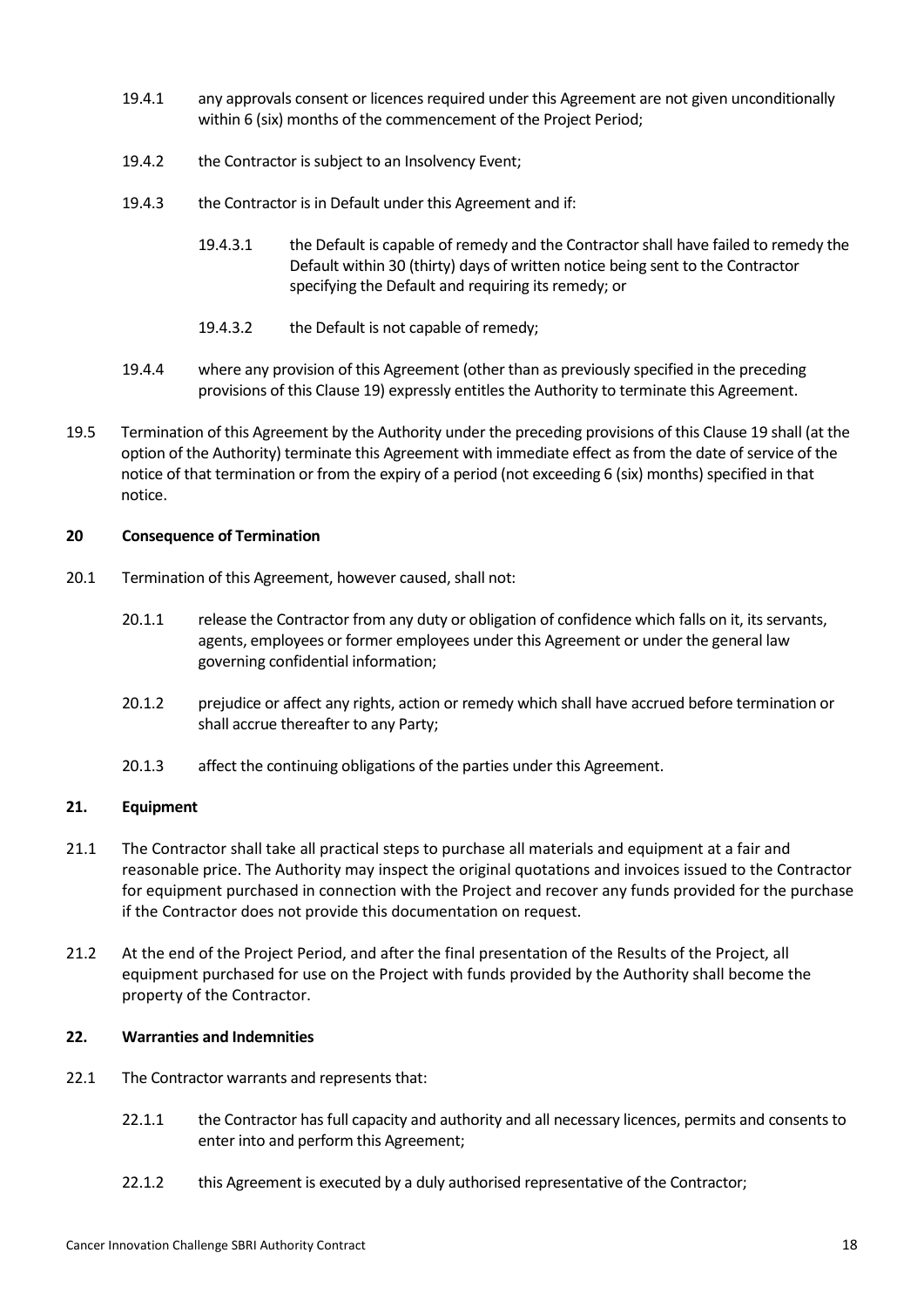- 22.1.3 there are no actions, suits or proceedings pending or, to the Contractor's knowledge, threatened against or affecting the Contractor before any court or administrative body or tribunal that might affect the ability of the Contractor to meet and carry out its obligations under this Agreement;
- 22.1.4 the Project will be carried out by appropriately experienced, qualified and trained personnel with all due skill, care and diligence;
- 22.1.5 the Contractor will discharge its obligations hereunder with all due skill, care and diligence including, but not limited to, good industry practice and (without limiting the generality of the foregoing) in accordance with its own established internal procedures;
- 22.1.6 the provision of the Project and the Authority's use thereof shall not infringe any Intellectual Property Rights of any third party.

#### **23. Indemnity and Insurance**

- 23.1 The Contractor shall indemnify the Authority, their officers, servants and agents fully against any liability, loss, claim or proceedings whatsoever arising under any statute or at common law in respect of:
	- 23.1.1 any damage to property, real or personal, including any infringement of third party Intellectual Property rights whether patents, copyright, registered designs or otherwise;
	- 23.1.2 any injury to persons, including injury resulting in death; and
	- 23.1.3 arising out of or in the course of or in connection with the Project except in so far as such damages or injury shall be due to any act or neglect of the Authority.
- 23.2 The Contractor shall promptly notify the Authority if any claim or demand is made or action brought against the Contractor for infringement or alleged infringement of Intellectual Property which might affect the Project.
- 23.3 The Contractor shall effect and maintain with a reputable insurance company a policy or policies of insurance providing an adequate level of cover in respect of all risks which may be incurred by the Contractor, arising out of the Contractor's performance of the Agreement.
- 23.4 The Contractor shall hold employer's liability insurance in respect of staff in accordance with any legal requirement for the time being in force.
- 23.5 The Contractor shall produce to the Authority's Representative, on request, copies of all insurance policies referred to in this Clause or other evidence confirming the existence and extent of the cover given by those policies, together with receipts or other evidence of payment of the latest premiums due under those policies.
- 23.6 The terms of any insurance or the amount of cover shall not relieve the Contractor of any liabilities under the Agreement. It shall be the responsibility of the Contractor to determine the amount of insurance cover that will be adequate to enable the Contractor to satisfy any liability referred to in Clause 23.3.
- 23.7 Save as expressly stated elsewhere in this Agreement neither party shall be liable to the other for consequential loss or damage.

#### **24. Assignability**

24.1 The Contractor shall not sub-contract, transfer or assign the whole or any part of this Agreement without the prior written consent of the Authority whose consent may be subject to such terms and conditions as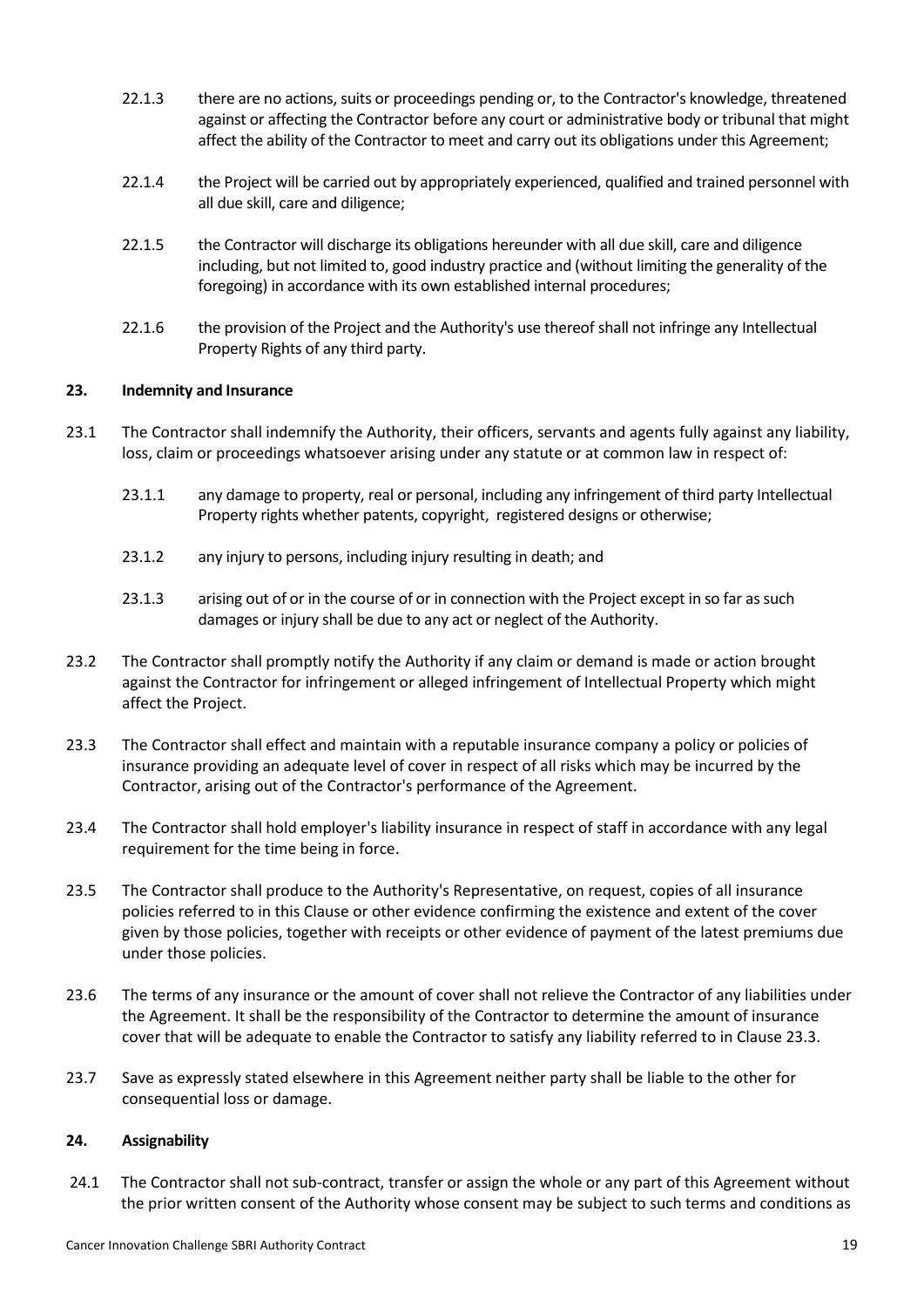the Authority may see fit to impose.

24.2 The Contractor shall be responsible for the acts and omissions of his sub-contractors as though they were his own.

## **25. Severability**

- 25.1 If any provision of this Agreement is held invalid, illegal or unenforceable for any reason by any court of competent jurisdiction, such provision shall be severed and the remainder of the provisions hereof shall continue in full force and effect as if this Agreement had been executed with the invalid provisions eliminated.
- 25.2 In the event of a holding of invalidity so fundamental as to prevent the accomplishment of the purpose of this Agreement, the Parties shall immediately commence good faith negotiations to remedy such invalidity.

## **26. Waiver**

The waiver by the Authority of any right or remedy in respect of any breach of any term or condition or requirement of this Agreement shall not prevent the subsequent enforcement thereof and shall not be deemed to be a waiver of any right or remedy in respect of any subsequent breach.

## **27. Corrupt Gifts or Payments**

- 27.1 The Contractor shall at all times comply with all of its obligations under the Bribery Act 2010.
- 27.2 Any breach of this Clause, by the Contractor or by anyone acting on his behalf or employed by him, whether with or without his knowledge, or the commission of any offence by the Contractor or by anyone acting for him or employed by him in relation to this Agreement or any other contract shall entitle the Authority to terminate the Agreement and recover from the Contractor the amount of any loss resulting from such a termination and/or recover from the Contractor the amount or value of such gift, consideration or commission.

## **28. Dispute Resolution**

- 28.1 Any dispute between the parties arising out of or in connection with this Agreement (other than in relation to the payment of any money) shall in the first instance be referred to the Contractor's Project Manager (as defined in Schedule Part 2) and the Authority's Contract Manager (as defined in Schedule Part 2) for resolution. The parties agree to work together in good faith to resolve any such dispute.
- 28.2 If within 14 days of the meeting of the Contractor's Project Manager and the Authority Contract Manager the dispute has not been resolved, the parties agree to escalate the dispute to a Director of the Contractor and the appropriate Officer of the Authority or such other person as the Authority sees fit and who shall have responsibility to settle such dispute on behalf of the Authority. The Director of the Contractor and the Officer of the Authority shall meet within 7 days of the reference to them of any dispute and shall work together in good faith to resolve the dispute.
- 28.3 If within 14 days after such meeting the dispute has not been resolved, the dispute may be referred, by either party, to mediation. The parties shall agree the Mediator within 14 days. The fee for the appointed Mediator shall be shared equally between the parties.
- 28.4 Nothing in Clauses 28.1 28.2 or 28.3 shall preclude either party from commencing proceedings. .
- 28.5 If the matter cannot be resolved through mediation, the Parties will, at the request of either of them, attempt in good faith to resolve the dispute through an alternative Alternative Dispute Resolution ("ADR")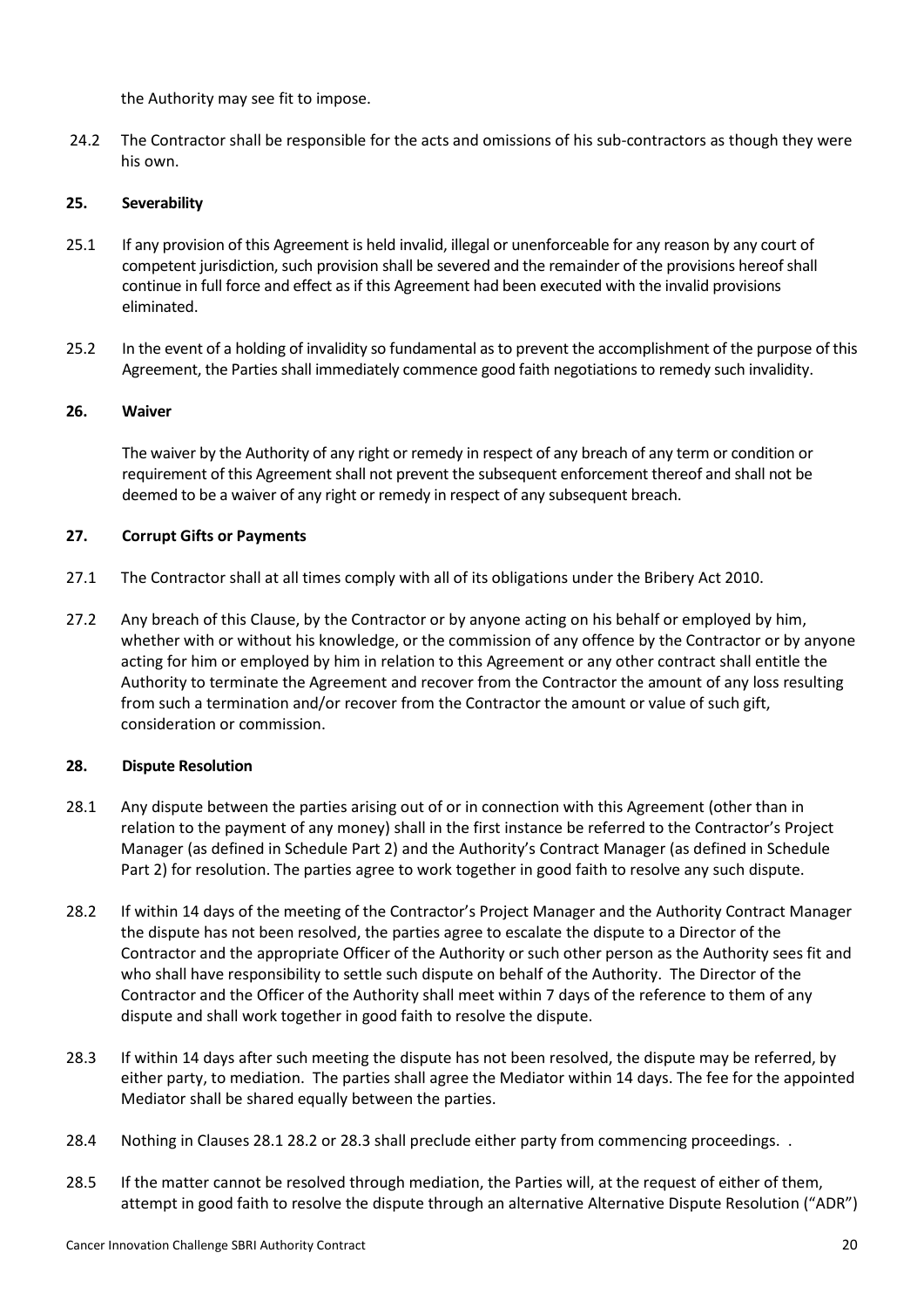procedure agreed in advance between the Parties.

- 28.6 In accordance with Clause 28.5 above, the dispute may be referred to a single arbitrator to be agreed upon by the Parties or in default of agreement within 14 days to be nominated by the President for the time being of the Chartered Institute of Arbitrators in accordance with the Arbitration (Scotland) Act 2010. The seat of arbitration shall be Scotland and shall be in accordance with the Arbitration (Scotland) Act 2010 and such arbitration rules as the Parties may agree or, in default of agreement, in accordance with the Scottish Arbitration Rules which Rules are deemed to be incorporated by reference into this clause.
- 28.7 The decision of the Arbitrator shall be final and binding on the Parties, although nothing in this Agreement shall prevent either Party from seeking statutory remedies under the Arbitration (Scotland) Act 2010.

#### **29. Notices**

29.1 All notices to be given hereunder shall be in writing and may be served either personally at or by registered post to the address of the relevant Party as set out in Schedule Part 4, or at another address as it may from time to time be notified in writing to the other Party. In the case of postal service notice shall be deemed to have been given 3 working days after the day on which the notice was posted.

## **30. Relationships**

Nothing in this Agreement shall be construed as to make any Party the employee, agent, partner or legal representative of the other Party for any purpose whatsoever. No Party is granted any right or authority to assume or create any obligation or responsibility, expressed or implied, on behalf of or in the name of the other Party. In fulfilling obligations pursuant to this Agreement the Contractor shall be acting as an independent contractor at arm's length from the Authority.

#### **31. Freedom of Information (Scotland) Act 2002**

- 31.1 The Contractor acknowledges and agrees that the Authority is subject to the requirements of the FOISA and the Environmental Information (Scotland) Regulations 2004. The Contractor shall provide all necessary assistance to and fully cooperate with the Authority to enable the Authority to comply with its obligations under that legislation.
- 31.2 The Contractor shall and shall procure that its sub-contractors shall:
	- 31.2.1 transfer any request for Information from any third party to the Authority as soon as practicable after receipt and in any event within five working days of receiving a request for Information;
	- 31.2.2 provide the Authority with a copy of all Information in its possession or power in the form that the Authority requires within five working days (or such other period as the Authority may specify) of the Authority requesting that Information;
	- 31.2.3 provide all necessary assistance as reasonably requested by the Authority to enable the Authority to respond to a request for Information within the time for compliance set out in section 10 of the FOISA or regulation 5 of the Environmental Information (Scotland) Regulations 2004; and
	- 31.2.4 not oppose the disclosure of this Agreement or information relating to this Agreement if the Authority in its absolute discretion determines it is necessary to do so in order to comply with its obligations, save that the Authority shall have due regard for the concerns of the Contractor and may therefore redact some parts of the Agreement as the Authority deems necessary.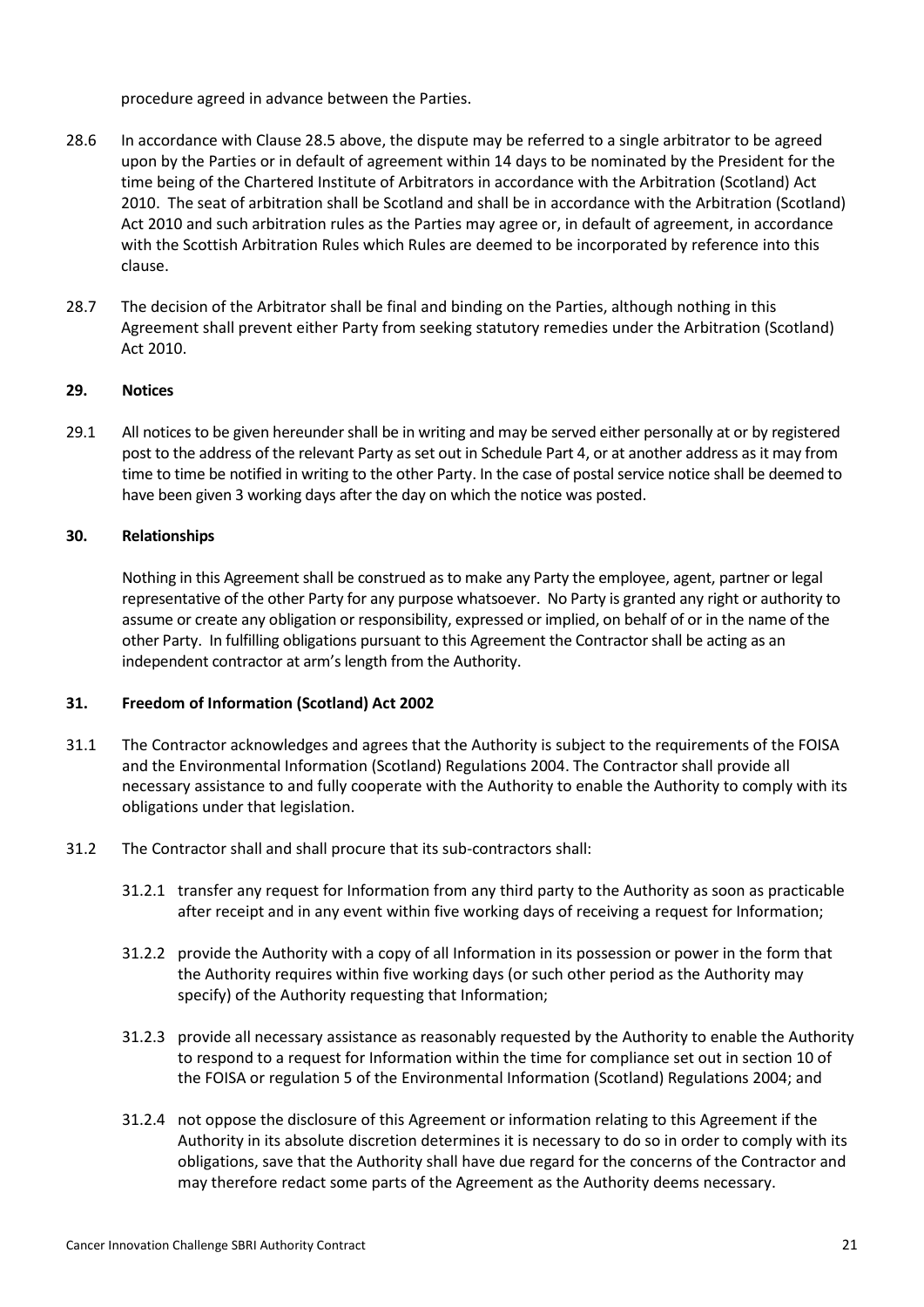- 31.3 The Authority shall be responsible for determining at its absolute discretion whether any commercially sensitive Information and/or any other Information:
	- 31.3.1 is exempt from disclosure in accordance with the provisions of the FOISA or the Environmental Information (Scotland) Regulations 2004;
	- 31.3.2 is to be disclosed in response to a request for Information, and in no event shall the Contractor respond directly to a request for Information unless expressly authorised to do so by the Authority.
- 31.4 Notwithstanding the provisions of Clause 8, the Contractor acknowledges that the Authority may be obliged under the FOISA, or the Environmental Information (Scotland) Regulations 2004 to disclose confidential Information:
	- 31.4.1 without consulting with the Contractor, or
	- 31.4.2 following consultation with the Contractor and having taken its views into account.
- 31.5 The Contractor shall ensure that all information produced in the course of the Agreement or relating to the Agreement is retained for disclosure for a reasonable amount of time and shall permit the Authority to inspect such records as requested from time to time.

#### **32. Unlawful Discrimination and Human Rights**

- 32.1 The Contractor shall comply with all of its obligations under the Equality Act 2010 ("2010 Act") and the Human Rights Act 1998 ("1998 Act").
- 32.2 The Contractor shall notify the Authority immediately of any investigation of or proceedings against the Contractor under the 2010 Act.
- 32.3 The Contractor shall indemnify the Authority against all costs, claims, charges, demands, liabilities, damages, losses and expenses incurred or suffered by the Authority arising out of or in connection with any investigation conducted or any proceedings brought under the 2000 Act due directly or indirectly to any act or omission by the Contractor, its agents, employees or sub-contractors.
- 32.6 The Contractor shall (and shall use all reasonable endeavours to procure that its staff shall) at all times comply with the provisions of the 1998 Act 1998 in the performance of this Agreement.
- 32.7 The Contractor shall undertake, or refrain from undertaking, such acts as the Authority requests so as to enable the Authority to comply with its obligations under the 1998 Act.
- 32.8 The Contractor agrees to indemnify and keep indemnified the Authority against all loss, costs, proceedings or damages whatsoever arising out of or in connection with any breach by the Contractor of its obligations under Clause 32.

#### **33. Third Party Rights**

A person who is not a Party to this Agreement shall have no right to enforce any terms of it which confer a benefit on him.

#### **34. Entire Agreement**

This Agreement constitutes the entire agreement between the parties relating to its subject matter. Each party acknowledges that it has not entered into this Agreement on the basis of any warranty,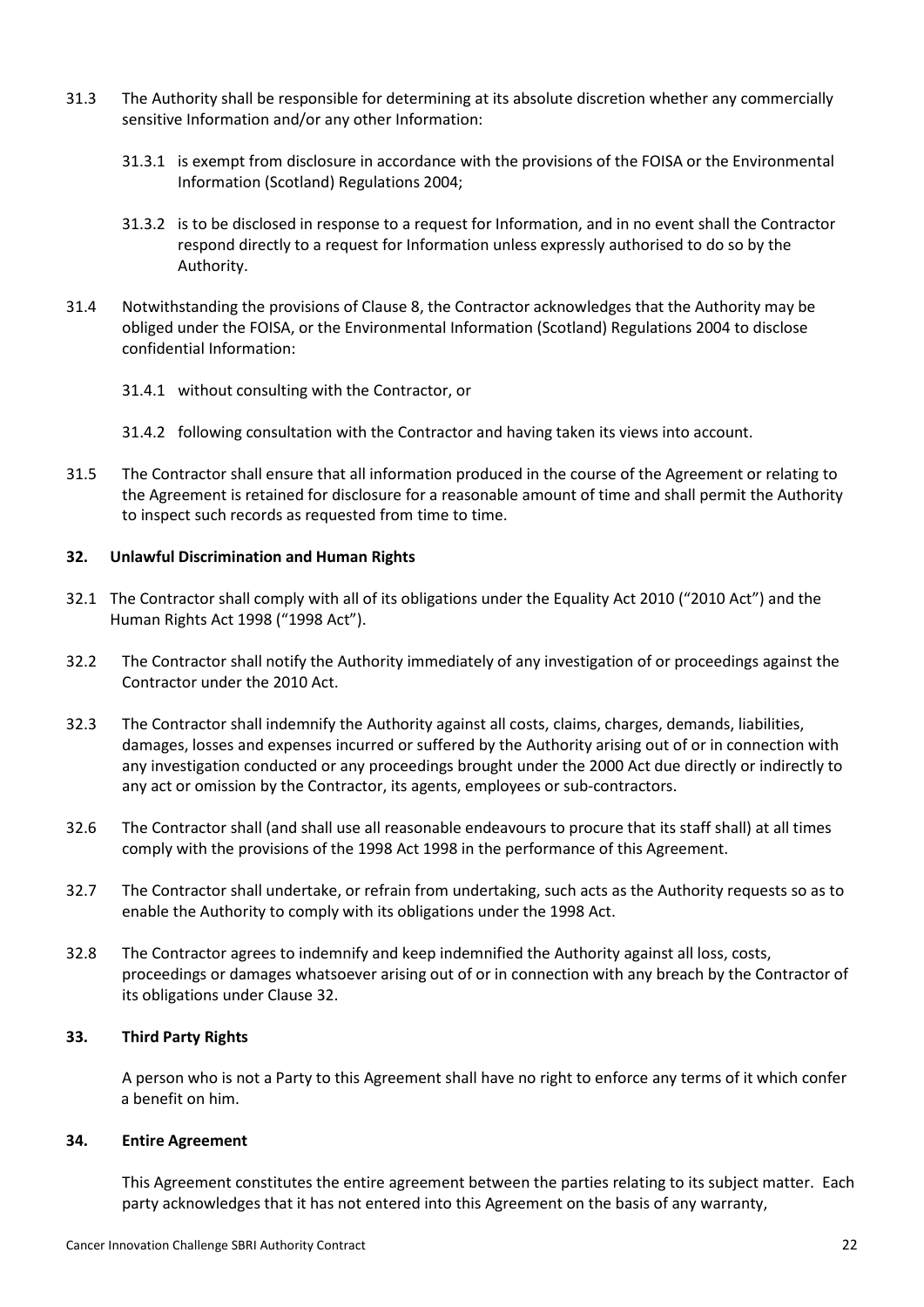representation, statement, agreement or undertaking except those expressly set out in this Agreement. Each party waives any claim for breach of this Agreement, or any right to rescind this Agreement in respect of, any representation which is not an express provision of this Agreement. However, this clause does not exclude any liability which either party may have to the other (or any right which either party may have to rescind this Agreement) in respect of any fraudulent misrepresentation or fraudulent concealment prior to the execution of this Agreement.

#### **35. Law**

This Agreement shall be considered as a contract made in Scotland and be construed in accordance with the Laws of Scotland. The Courts of Scotland shall have exclusive jurisdiction to deal with any dispute which has arisen or may arise out of or in connection with this Agreement,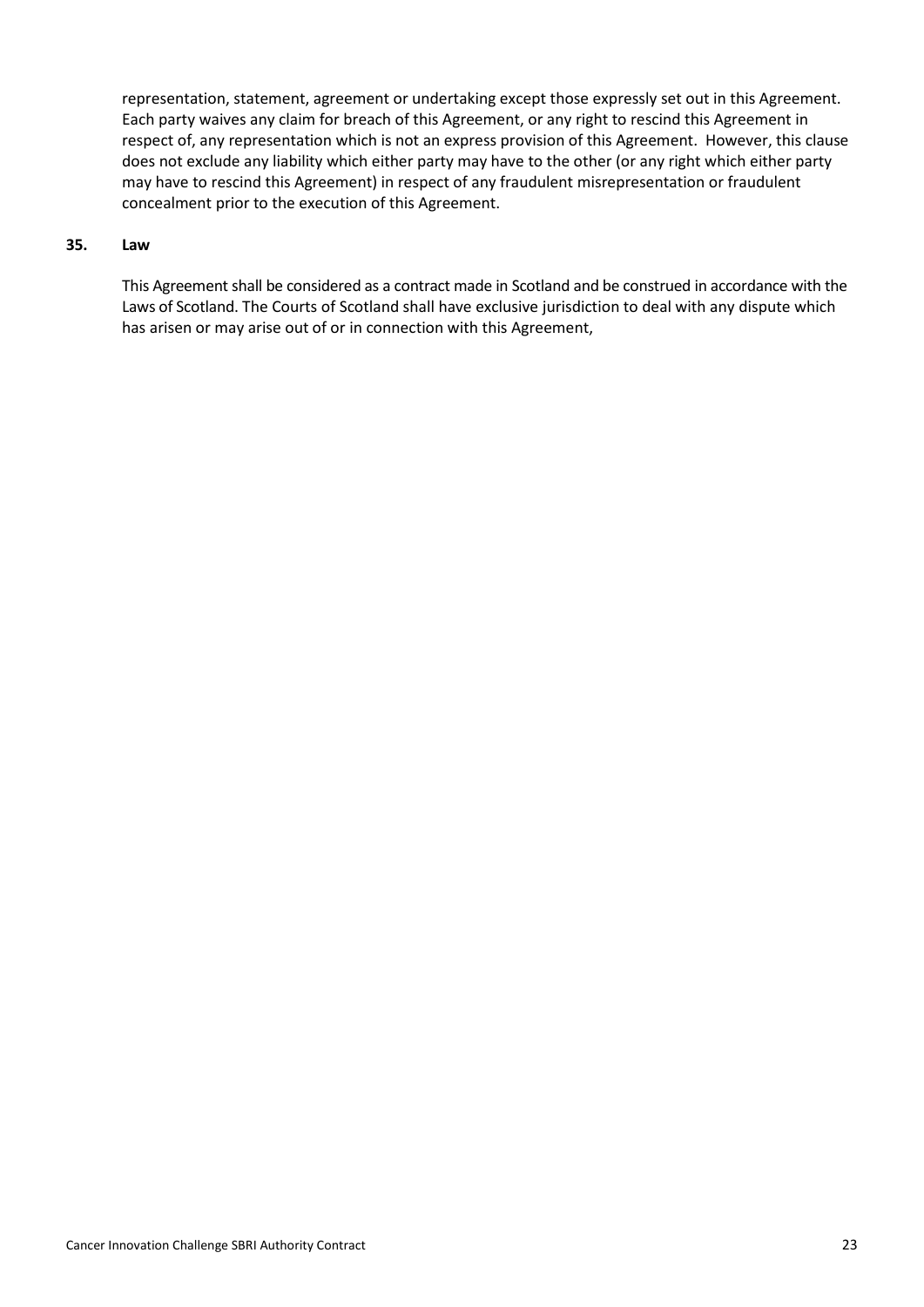# **ANNEX A VARIATION TO CONTRACT FORM**

|           | Project Title :                           |                                                                                                           |
|-----------|-------------------------------------------|-----------------------------------------------------------------------------------------------------------|
|           |                                           |                                                                                                           |
|           | ("the Contractor") dated ("the Contract") | Contract between The University of Edinburgh in its capacity at The Data Lab ("the Authority") and [ XXXX |
|           | Variation No:                             |                                                                                                           |
| Date:     |                                           |                                                                                                           |
| 1.        | The Contract is varied as follows:        |                                                                                                           |
| 2.        |                                           | Words and expressions in this Variation shall have the meanings given to them in the Contract.            |
| 3.        | by this Variation.                        | The Contract, including any previous Variations, shall remain effective and unaltered except as amended   |
| SIGNED:   |                                           |                                                                                                           |
| For:      | The Authority                             |                                                                                                           |
| By:       |                                           |                                                                                                           |
|           | Full Name:                                |                                                                                                           |
| Position: |                                           |                                                                                                           |
| Date      |                                           |                                                                                                           |
| For:      | The Contractor                            |                                                                                                           |
| By:       |                                           |                                                                                                           |
|           | Full Name:                                |                                                                                                           |
| Position: |                                           |                                                                                                           |
| Date      |                                           |                                                                                                           |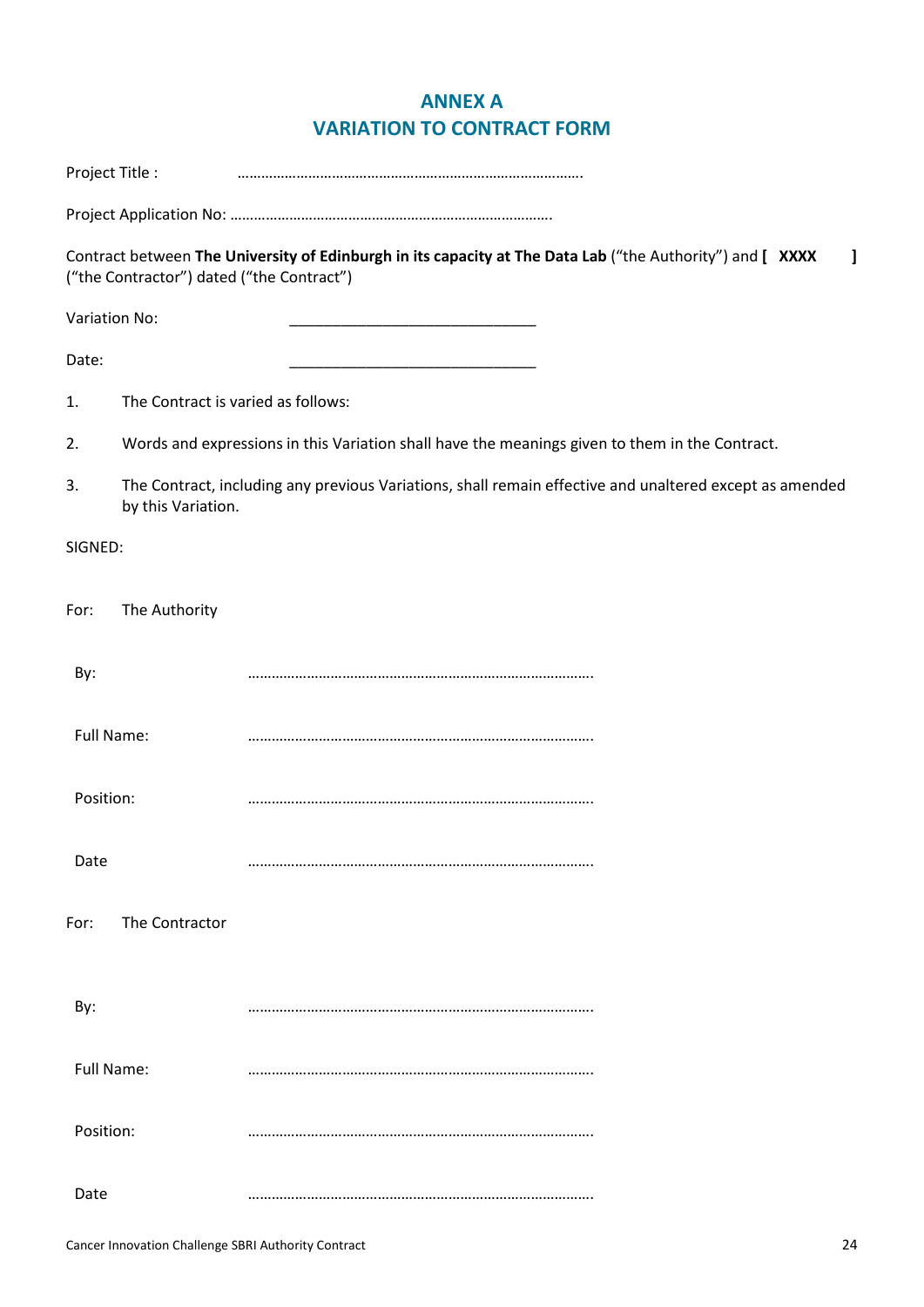## **PROJECT**

#### **The Cancer Innovation Challenge**

The Cancer Innovation Challenge is a Scottish Funding Council funded Pre-Commercial Procurement project led by The Data Lab at the University of Edinburgh in partnership with Digital Health and Care Institute Scotland (DHI), Stratified Medicine Scotland (SMS), and NHS National Services Scotland. Partners include the Innovative Healthcare Delivery Programme (IHDP), Usher Institute, NMAHP-RU at University of Stirling and the Health and Scoial Care Alliance Scotland. Contracts will are awarded by The University of Edinburgh acting in its capacity as The Data Lab (as the lead organisation).

**Commencement Date**: XXX

**Completion Date**: XXXX

**Authority's Contract Manager**: Dr Dave Fitch, Head of Operations, The Data Lab

**Authority's Representive**: Steph Wright, Project Manager, Cancer Innovation Challenge, The Data Lab

**Contractor's Project Manager**: XXXX

**Objectives**: XXXX

**Scope of Work**: XXXXX

**Performance Dates**: XXXX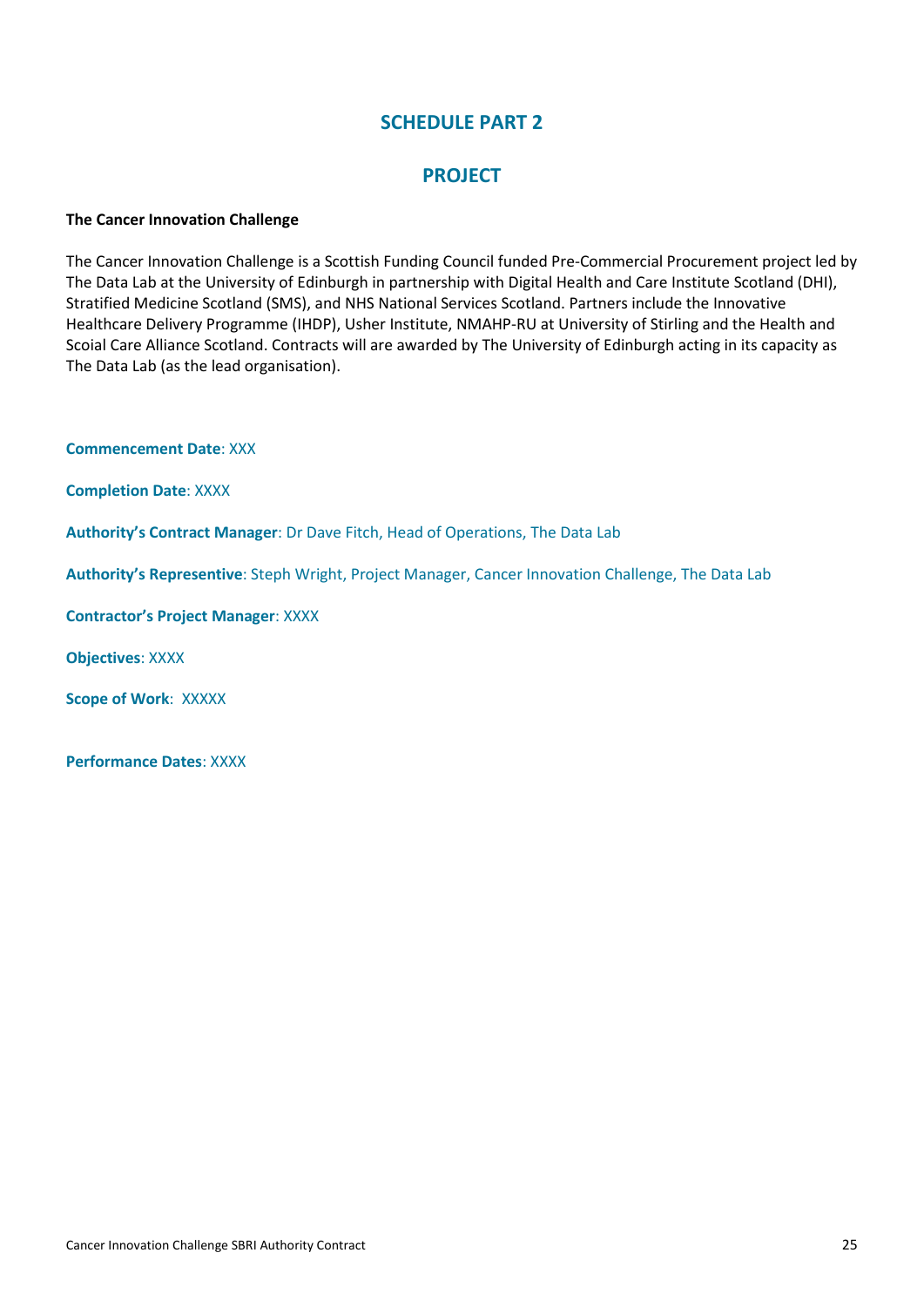## **PAYMENT SCHEDULE**

It is intended that the indicated amounts will be paid by the Authority to the Contractor within 30 days of the dates listed on receipt of an invoice with appropriate Purchase Order details (to be provided by THE DATA LAB following execution of the Project Agreement).

|             | Payment on<br>delivery of<br><b>Milestone X</b> | <b>Payment on</b><br>delivery of<br><b>Milestone X</b> | Payment on<br>delivery of<br>Milestone X* | <b>TOTAL</b><br>(Approved Cost) |
|-------------|-------------------------------------------------|--------------------------------------------------------|-------------------------------------------|---------------------------------|
| Amount (£)  | Click or tap here<br>to enter text.             | Click or tap here<br>to enter text.                    | Click or tap here<br>to enter text.       |                                 |
| <b>Date</b> | Click or tap to<br>enter a date.                | Click or tap to<br>enter a date.                       | Click or tap to<br>enter a date.          |                                 |

\*The Authority's final payment to the Contractor will be due on the final milestone. As part of the final milestone, the Contractor shall be required to complete and submit an End of Phase Report (as referred to at Schedule Part 5) to the Authority's Representative.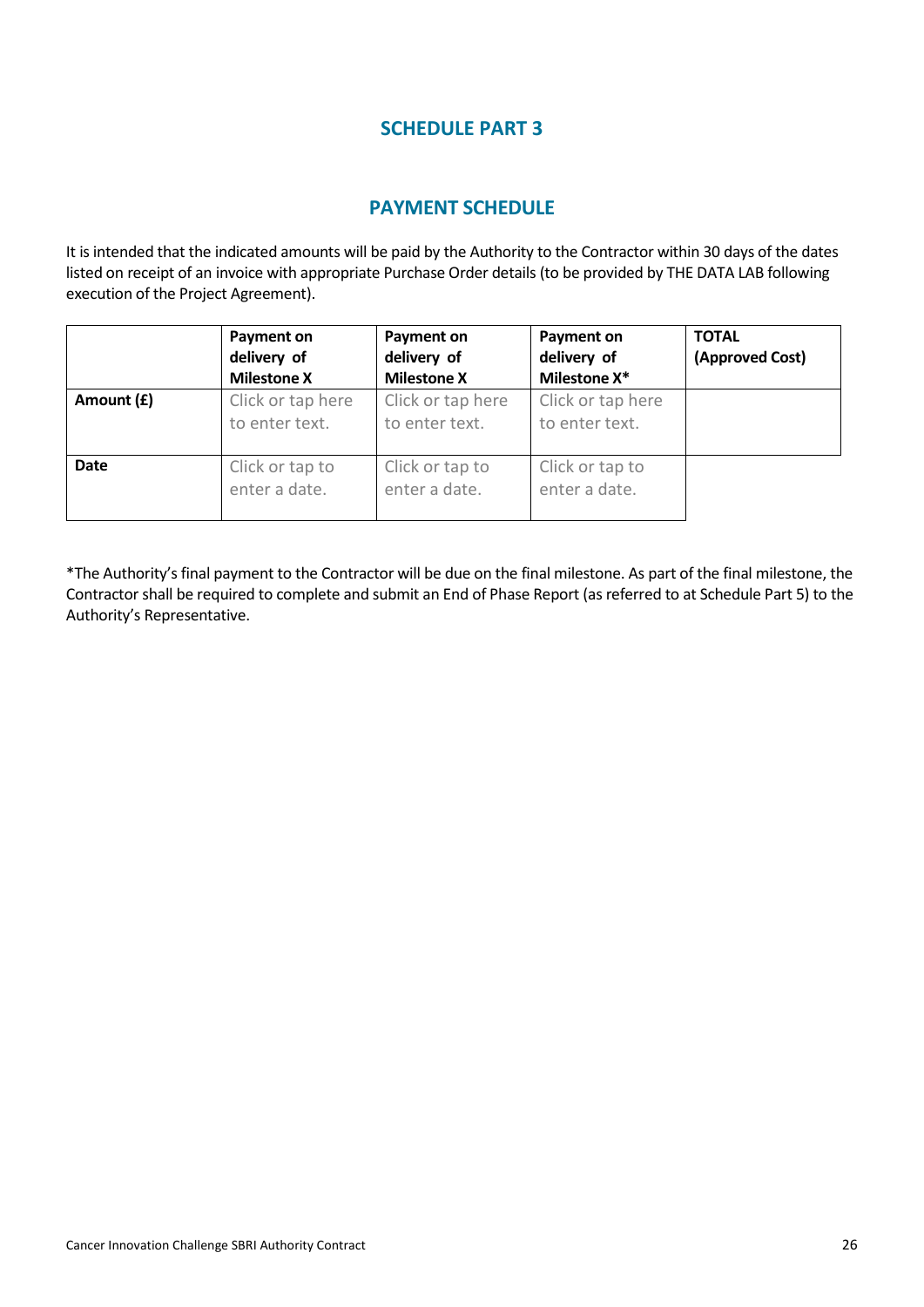## **KEY STAFF**

**The Contractor's representative:**

[NAME & FULL POSTAL ADDRESS & EMAIL ADDRESS & CONTACT TELEPHONE NUMBER]

[NAME & FULL POSTAL ADDRESS & EMAIL ADDRESS & CONTACT TELEPHONE NUMBER]

[NAME & FULL POSTAL ADDRESS & EMAIL ADDRESS & CONTACT TELEPHONE NUMBER]

[NAME & FULL POSTAL ADDRESS & EMAIL ADDRESS & CONTACT TELEPHONE NUMBER]

**The Authority's representative:**

**STEPH WRIGHT Cancer Innovation Challenge The Data Lab Innovation Centre** 15 South College Street Edinburgh EH8 9AA [steph.wright@thedatalab.com](mailto:steph.wright@thedatalab.com) 0131 651 4888